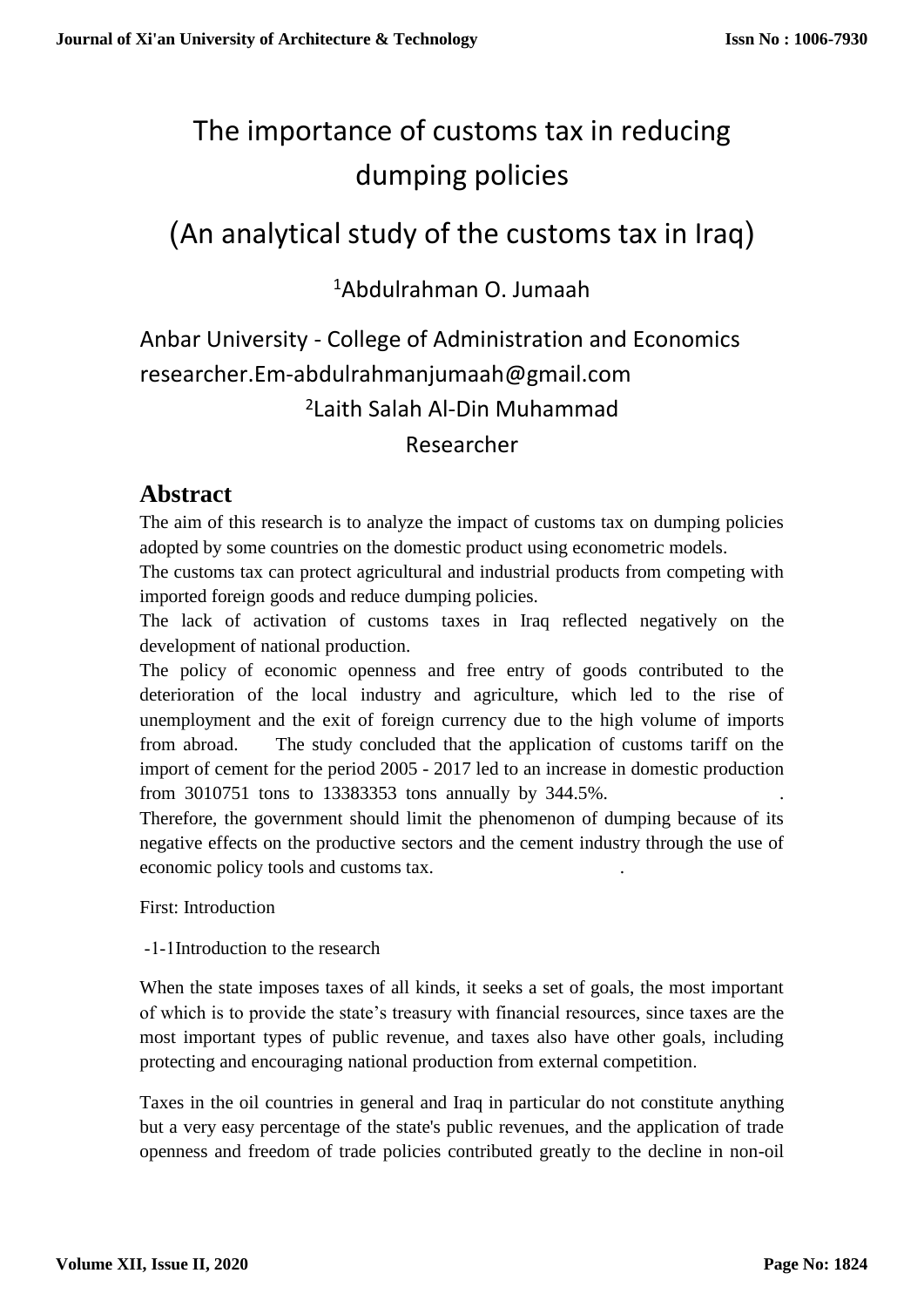GDP growth rates and the decline of the industrial and agricultural sector's contribution to this output.

The reform and restructuring of the productive sector in Iraq needs to involve a set of economic policy tools, the most important of which is the tax policy that can and effectively protect the domestic product, especially in new projects.

-2-1The importance of research

Domestic production, whether industrial or agricultural production, witnessed a significant deterioration, especially after 2003, due to several reasons, including the deterioration of infrastructure, lack of government support, commercial openness, and others. Therefore, the tax policy in Iraq, especially the customs tax, can play an important role in restructuring the local production wheel if it is Inhibiting tax or a relative tax.

-3-1Research problem

One of the general objectives of the tax policy is to protect and encourage the national product, but the lack of activation of this type of tax negatively affected the sustainability and development of national production. The policy of economic openness and freedom to enter goods without restriction or condition contributed greatly to the deterioration of the national industry and the accompanying high rate of unemployment and depletion of the currency Difficult because of the high volume of import from abroad.

#### -5-1Research hypothesis

The customs tax can contribute greatly to protecting and developing the national industry from competition with imported foreign goods and reducing dumping policies.

-5-1Research objective.

The research aims to analyze and clarify the effect of the customs tax in limiting the dumping policies pursued by some countries on the national product using standard models.

Second - Customs Tax (theoretical framework

2-1 The concept and importance of the customs tax

The customs tax is considered one of the most important tools of the trade policy that it can use to achieve certain goals that are in the interest of the economy because it is one of the intervention policies through which the movement of foreign trade between the country and the outside world is regulated.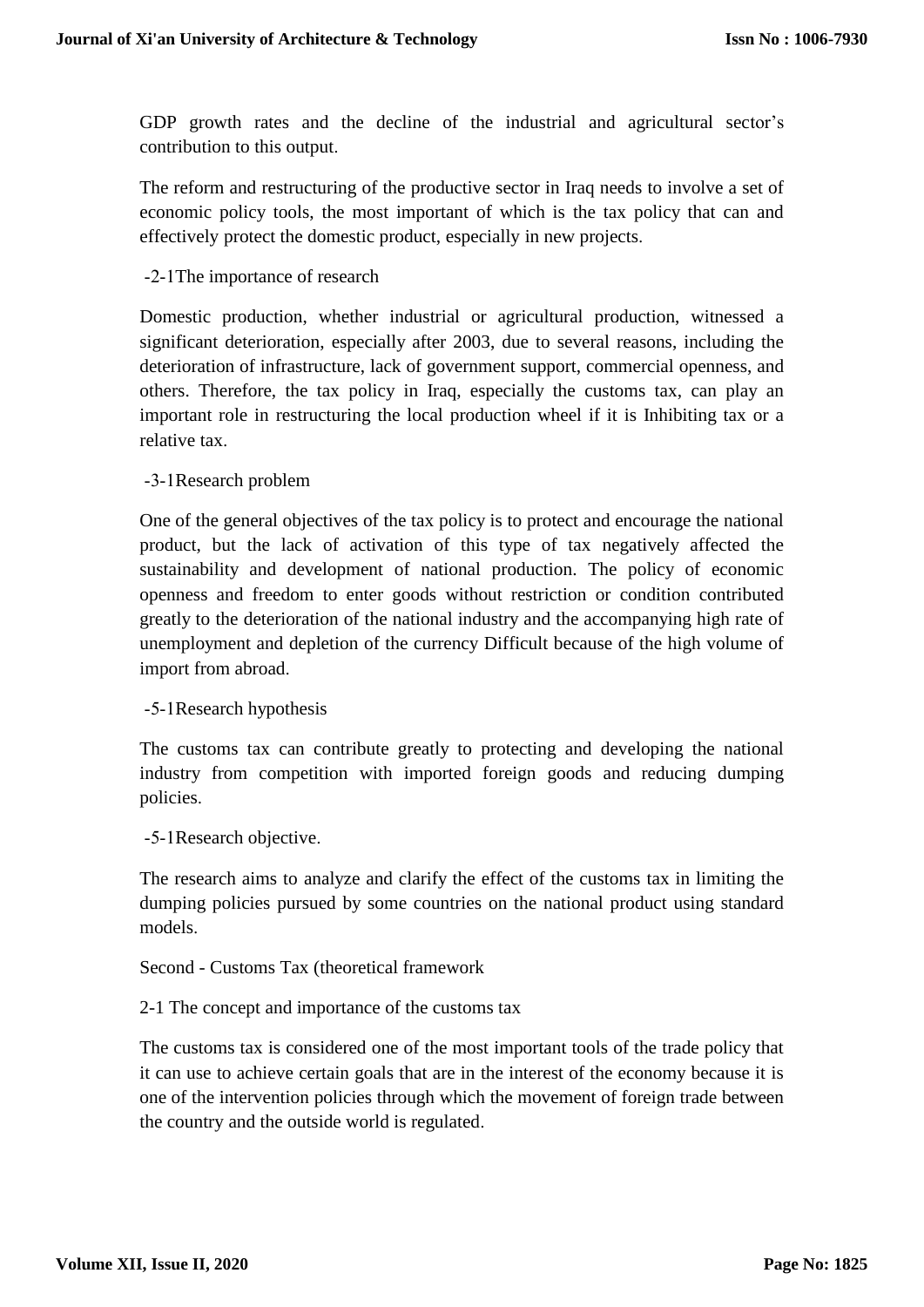It can be defined as a type of indirect tax imposed on goods that enter or leave the borders of the state and its region, and through it it is possible to distinguish between imported goods and similar local goods, provided that no distinction is made between exporters with the possibility of reducing these fees in developing countries (Hanu, 2016 : 17).

It can also be defined as the taxes imposed in any country on the goods entering and leaving it according to legislation or a special system (Al Jasim, 1975: 454).

Although the use of customs taxes in many countries is intended to achieve substantial financial revenue for the state, it may achieve another purpose, which is to protect some branches of national production because the high price of the foreign commodity as a result of the imposition of the customs tax makes consumers of this commodity shift their consumption to similar national goods, The customs tax is either a value and it is a percentage of the commodity values, and this percentage may differ according to the item, for example 10% for the price of cotton textiles, 50% for silk and 100% for nylon. The customs tax may be qualitative, which is a constant imposed on the unit from Commodity, for example, imposes 50 fils Per square meter of cotton textiles (Al-Omari, 1988: 102).

#### -2-2The objectives of the customs policy

The state aims, from taxation, to a set of goals that can be summarized as follows:

#### -2-2-1 A financial goal

In many cases, the goal of the state from this tax is to achieve revenue for the state treasury, especially when the tax is imposed on goods that are not produced locally as it is considered a pure revenue for the state, and it may resort to a state sometimes to impose a tax on its exports when there is difficulty in revenue.

#### -2-2-2Economic goals

The goal of the tariff is a protective goal for the national product. Taxes may be imposed on exports and may be imposed on imports. When there are imported goods that compete with the local product, they are imposed on imported goods in order to raise their price, and thus the demand for local goods becomes more than before, as well as protecting new projects from competition. By the imported goods until these projects achieve economies of scale, but on exports, when the tax on the exported goods is gradually reduced, the percentage of local inputs in those goods increases in order to encourage the local product, and is also used to improve the balance of payments if it suffers from If there is a deficit, when this tax is imposed on imports, the balance deficit will be reduced.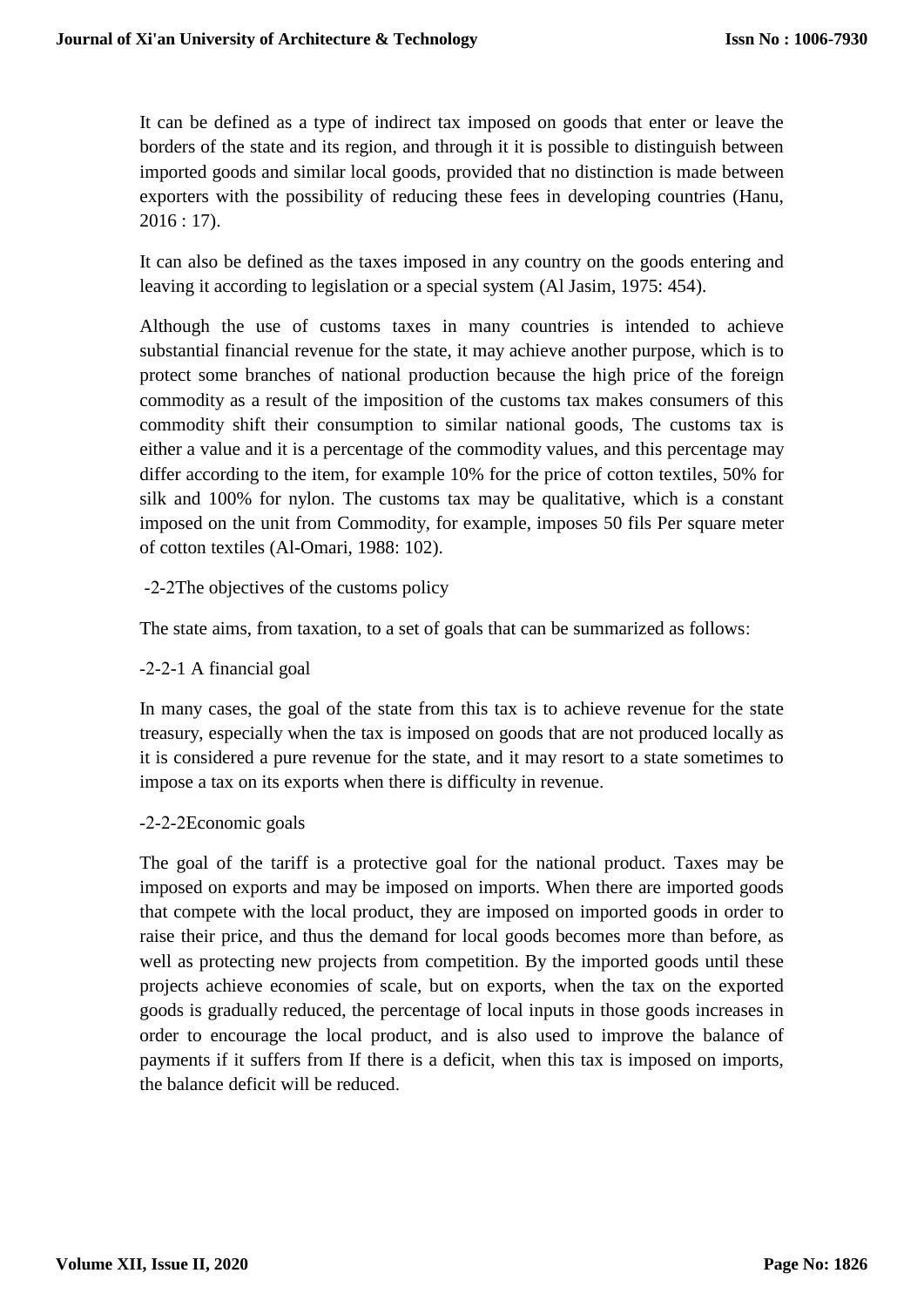#### -2-2-3 -Social goals

The customs tax is imposed on some commodities for social purposes such as alcoholic beverages, cigarettes, and others, because there are social and health effects for them on society. (Abdul-Rahman, 2015: 21.(

#### -3-2The protective effect of the customs tax

The imposition of the customs tax on imported or exported goods must have positive and negative effects on the economy. To understand this effect, we use the following graph to illustrate the effect of imposing the customs tax on a commodity.



Figure (1) the protective effect of the customs tax

From the previous figure, we note that the price before the imposition of the customs tax was at P1, as the quantity consumed from this commodity was OQ4. As for the imported quantity of this commodity, it was Q1Q4. When imposing the customs tax, the price of this commodity increased to be at P2, which led to a decrease in the quantity consumed to OQ3.

An increase in the price of this commodity will reduce the quantity demanded of this commodity to OQ3, while the quantity supplied by the increase in price increases to OQ2, so the quantity imported from Q1Q4 to Q2Q3 has decreased.

But if the customs tax continues to be raised to more than P2, that is to P3, the quantity supplied will equal the quantity demanded. In other words, the national production in this case will be equal to domestic demand, which is known as the barrier tariff.

The imposition of the customs tariff can affect the welfare of society from the idea of low consumer surplus, consumer surplus before imposing any tax was representing the triangle P1LR, but when the tax price was raised to P2, the consumer surplus decreased, meaning that the consumer lost part of the surplus as a result of raising the tax rate imposed, which reduced that Community welfare this loss is equal to the area triangle P1P2KL.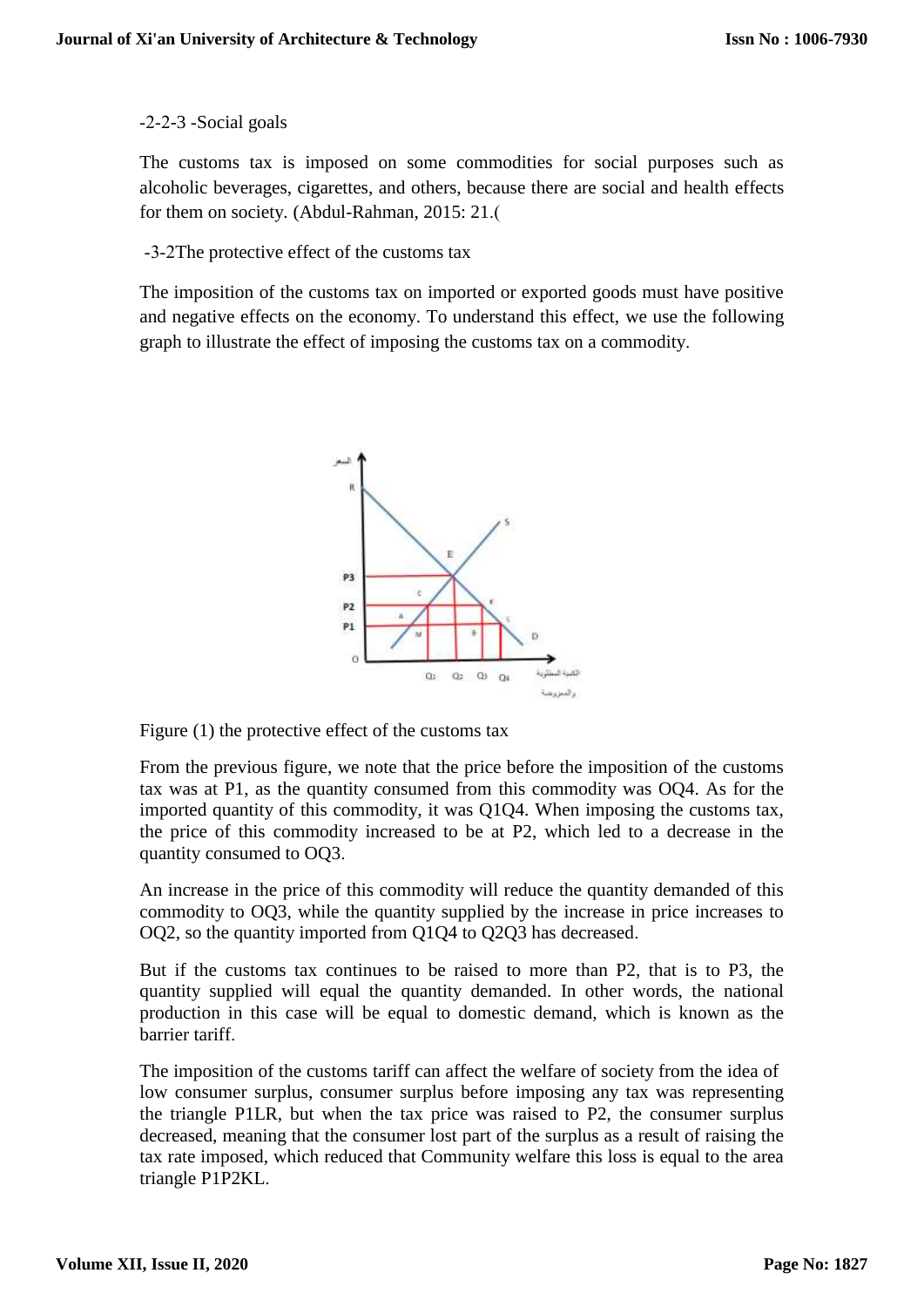For the purpose of understanding the truth of what happened to the consumer's surplus as a result of imposing the tariff, we must understand what each of these parts means. The area of the MCKB rectangle represents the imported quantity multiplied by the amount of the tariff, i.e. what represents what will be entered into the general budget of revenues due to imposing the tax. In this sense, this part does not represent a final loss To the consumer's surplus, as the returns must take their way to the doors of the public expenditures that will benefit the society as a whole. As for the area P1P2AC, it is located above the supply curve, i.e. it represents an increase in the surplus of the product due to the high price, if the other does not constitute a final loss to society, it has moved from a segment Take it Beijing to the producer segment (Amin, 2008: 182)

As for the area of the BLK triangle, it also represents a final loss borne by society due to the fact that the producers produce at a higher cost than the global competitive costs because this product was able to increase its production due to tax protection. Without this protection, it would not have been able to move its production from the Q1 level to the Q2 level and this increase in production In fact, it means transferring resources from efficient productive uses to less efficient productive use by international competition standards (Amin, 2008: 183)

Third: The conceptual framework of dumping policies

3-1 The concept of dumping

Before we address the phenomenon of dumping, it is necessary to get acquainted with the history of this phenomenon, as the first appearance of dumping was during the days of the American War of Independence, when distinguished English industries practiced dumping phenomenon to impede the growth of American industries, which was an obstacle to the growth of American industries, but at the present time states exercise The United States of America and the European Union this phenomenon against developing countries due to the increasing interest in international trade due to its different effects on the economies of countries, whether practicing dumping or in which dumping is practiced (customer and Kazem, 2014: 3).

Several definitions were received on the concept of dumping, so the United Nations knew for the first time dumping in 1922 that the existence of a dumping strategy was a possible issue as goods destined for export were sold at prices below the price registered in the importing country and at a price lower than the cost price, and that the price adopted by the definition aims to Facilitating the setting of margin dumping and enables the necessary corrections to be made (Saleh, 2012: 3-4). As it was known as the policy of selling goods in foreign markets at prices lower than the prices at which the same goods are sold in the internal market under the same conditions and other factors (Alwan, 2012: 5). (GATT) was defined in light of the general agreements of the World Trade Organization tariffs in 1994, that the introduction of international goods to other countries at export prices lower than their value in regular trade is harmful to their industry or modern industries, in other words, the concept of dumping is to consider the product as a dumped product if it is entered into the country's trade Less than the normal value of a similar product when directed to consumption in the exporting country (Al-Tom 2015: 14). And the concept of dumping is linked to two main aspects (Naama, 2014: 6)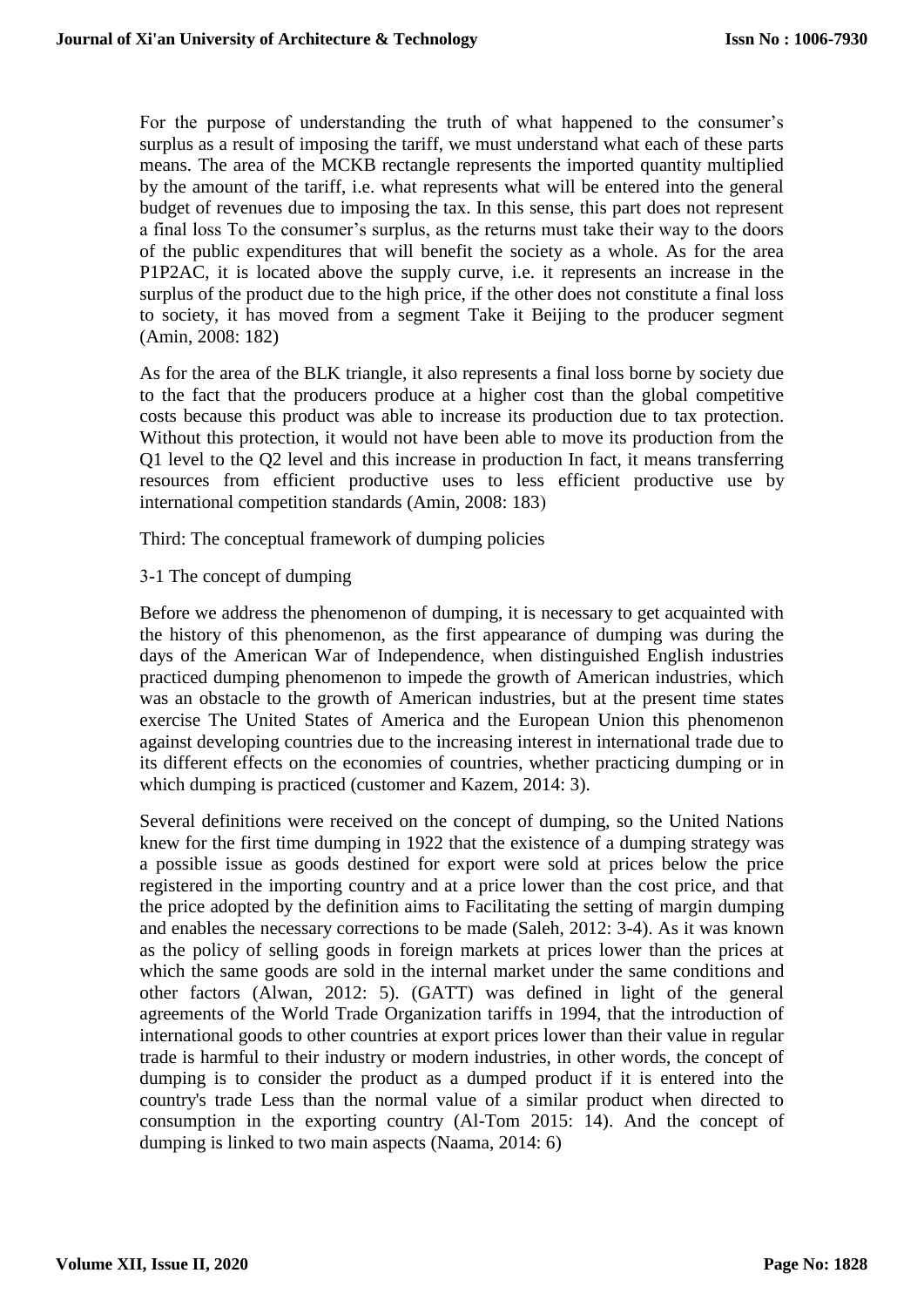The first: It relates to the price side, as dumping is the sale of a commodity in foreign markets at a price lower than the selling price in domestic markets.

Second: Linked to costs: dumping can be claimed, as the commodity was sold at a price lower than its production cost.

Through these concepts, dumping can be defined as the sale of goods at lower prices than those sold in the importing countries practiced by the countries in order to discharge the surplus from production or remove other competitors from the market.

-3-2 -Types of dumping

Dumping is a negative phenomenon that harms the economies of countries, whether they are developing or advanced, and through commercial dealings in international markets, we notice there are many types and forms of dumping, some of which drowned according to their internal and external purposes, others according to the period, as follows:

1- Dumping according to its internal and external purposes

Internal dumping:

It is the case in which a company puts a commodity on the local market at a price lower than its production costs locally to remove local competitors from the market (Abu Jameh, 2012: 192)

External dumping:

It is the situation in which countries dump the market of another country by exporting goods to them at prices lower than their production costs, and it is considered one of the most famous types of dumping and practiced by developed and developing countries alike, such as dumping American markets with iron and Japanese and Russian steel (Tom, 2015: 14)

•periodic dumping:

This type of dumping occurs during the depression (seasonal dumping) period in order to eliminate excess stock (Saleh, 2012: 7)

2-Dumping according to the period

Permanent dumping:

At the end of this type of dumping leads to the presence of a monopoly in the market that enjoys protection, for permanent dumping and monopoly is a syndrome, as monopoly depends on protection from foreign competition through barriers and customs restrictions that generate monopoly, and monopoly generates dumping through the willful monopoly of price discrimination, and a decrease The price of a commodity in the foreign market in proportion to what increases the external demand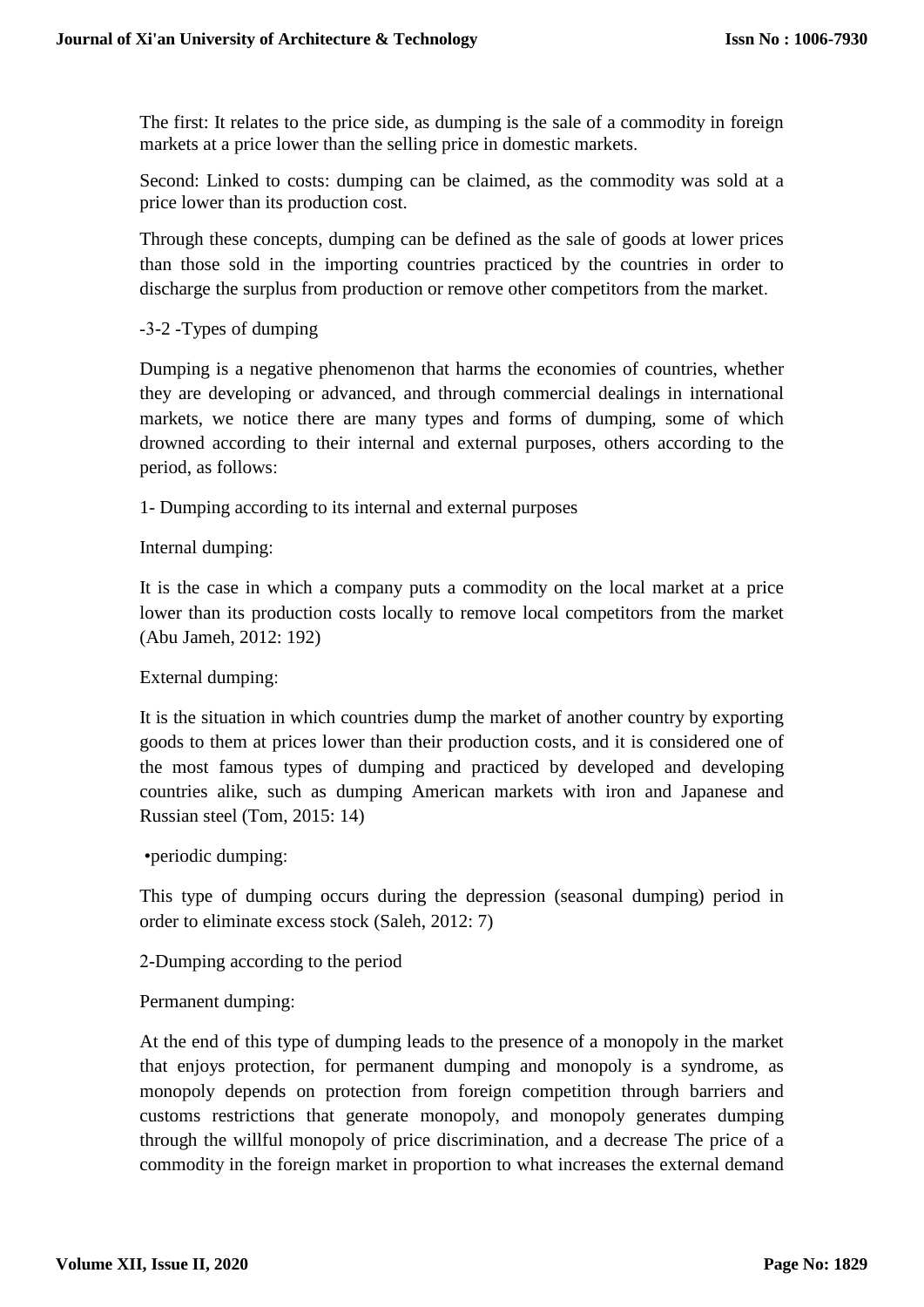for it, because its lower price increases its competitiveness, and thus the owners of price discrimination achieve the greatest amount of profits (Lakhdar, 2013: 36)

•accidental dumping:

This type of dumping does not target a specific market or a specific country in a permanent manner, and occurs due to emergency conditions such as the desire to get rid of a specific commodity at the end of the season, as it is offered on the international market at low prices, or for emergency conditions, as happened when large quantities of products of the Asian Tigers countries flow during The Asian crisis in 1997 as a result of the depreciation of its currencies (customer and Kazem, 2014: 93)

#### Temporary dumping:

It is called short-term dumping and is practiced to achieve a specific purpose that ends with its achievement, and therefore it is a temporary reduction in prices aimed at opening new markets or stabilizing the feet of the dumped in them, or its purpose is to defend against foreign competition in an emergency or to prevent the establishment of new projects in the market or eliminate a competitor He expelled him by downloading the losses (Lakhdar, 2013: 37)

-3-3The causes of the dumping phenomenon in Iraq

Dumping is one of the economic policies that relate to economic competition between countries to obtain the largest volume of foreign markets to dispose of their products and search for demand in these markets. The dumping policy in Iraq has several reasons, including:

- 1- The disruption of the customs tax law on imports led to a decrease in the prices of imported goods, and only Iraq (5%) was charged with the exception of food and medicine, and there are taxes of up to (20%) on raw materials imported by the industrial sector necessary for industrialization. Which led to the high prices of production inputs due to high tax rates and poor qualityMost of them, such as iron, wood, dyes, and other materials, have made it difficult for these industries to continue operating or be able to compete with imported goods (customer and Kazem, 2014: 98)
- 2- The ill-conceived economic openness made the volume of imports in a state of increasing increase and exports in a state of increasing decline, especially after 2003, knowing that most of the imports are from consumer goods and not capital (Alwan, 2011: 7)
- 3- The weakness of qualitative and quantitative standardization bodies in defining and following up the specifications and quality of commodities and industries (Customer and Kazem, 2014: 98.)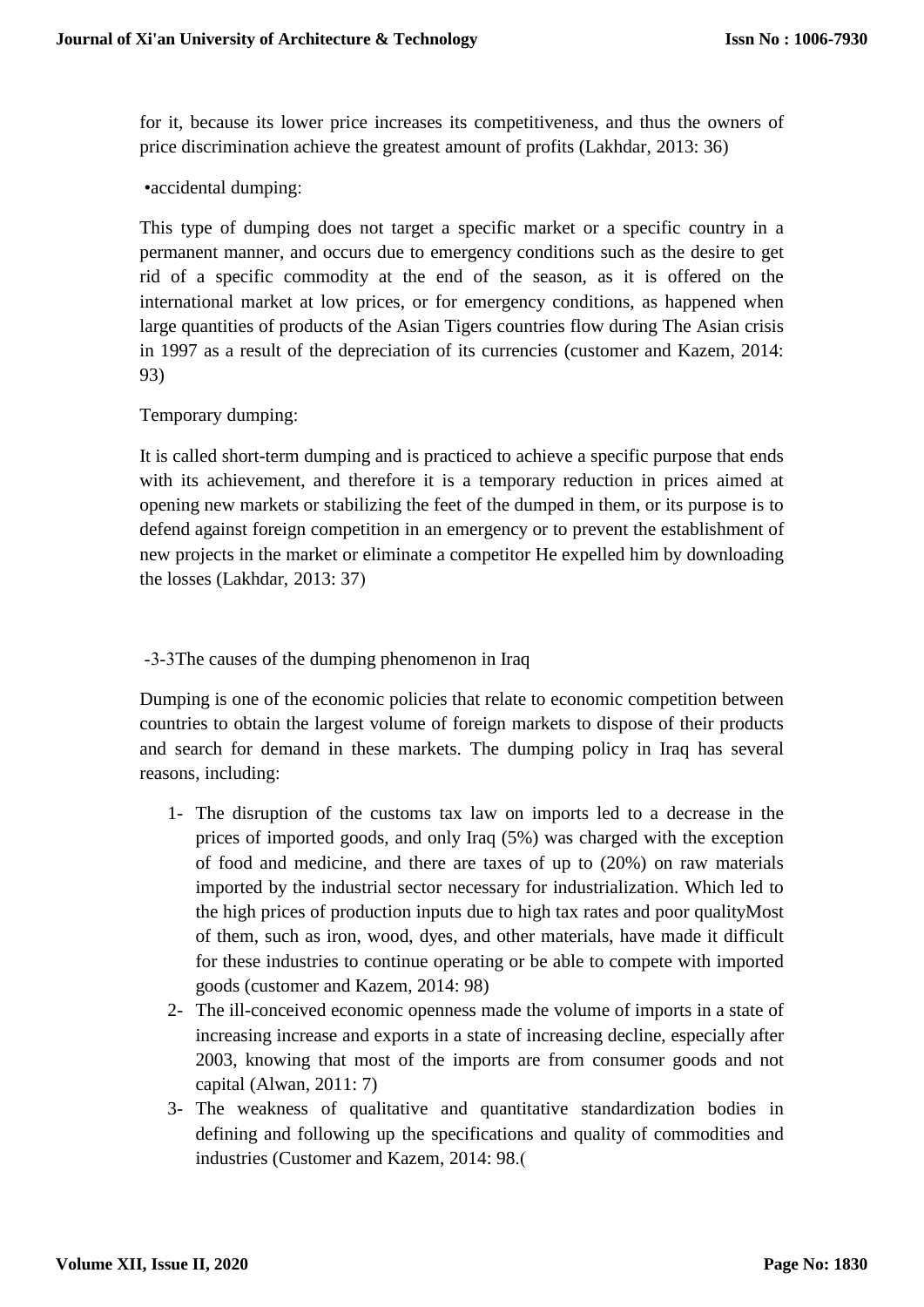- 4- Lack of interest in operating unemployment, reducing persuasive unemployment, and less customs revenue and tax imposed on economic, industrial and agricultural activities (Alwan, 2011: 7)
- 5- The lack of a tight commercial system to protect the Iraqi market from dumping attempts by regional states (Zboun and Kazem, 2014: 99)
- 6- Lack of sufficient awareness among consumers and their weak financial and technical capabilities (customer and Kazem, 2014: 99)
- 7- The spread of sidewalk goods in Iraq, as most of the goods offered on the floor are non-manufactured, low-priced, and perishable goods, most of which are sourced from Iran and China (customer and Kazem, 2014: 99)
- -4-3The negative effects of dumping on Iraqi industries

The policy of external openness after 2003 led to the opening of the Iraqi borders for various types of goods and products from different countries of the world, and when the country is exposed to the state of dumping, the state of dumping will not stop when individuals enjoy low-priced commodities, but there are many rebounds that reflect negatively on the economic performance of the exposed country To dump.

The negative effects of dumping on Iraqi industry can be summarized as follows:

- 1- Disrupting and delaying the wheel of industry and agricultural investments, and the accompanying disruption of the country's basic agricultural and industrial capacities and resources that are distinguished by its strategic importance (Alwan, 2011: 8)
- 1- 2Decline in agricultural production due to the inability of the Iraqi farmer to meet the prices of imported agricultural products to neighboring countries due to the low prices and the lack of application of health measures on imported foodstuffs and the spread of the phenomenon of administrative and financial corruption (customer and Kazem, 2014: 96)
- 2- Dumping is an auxiliary factor that increases the problems faced by the public and private industrial sector (Abboud, 2015: 84)
- 3- Increasing unemployment rates as a result of the declining role of the industrial sector, due to the closure of many factories and the privatization of many of them (Zubun and Kazem, 2014: 97)
- 4- As a result of the low profitability of the agricultural sector, the labor force has moved from this sector to other non-productive businesses to achieve rapid profit (Alwan, 2011: 8)
- 5- The role of the public sector has diminished due to the harm it is represented by low sales, lower revenues and the reluctance of consumers to acquire the local product despite their knowledge of the quality of the specifications approved in its production, for example the cement industry has suffered from intense and unfair competition by products of other countries, which has negatively affected This industry is harmful, according to the statistics of the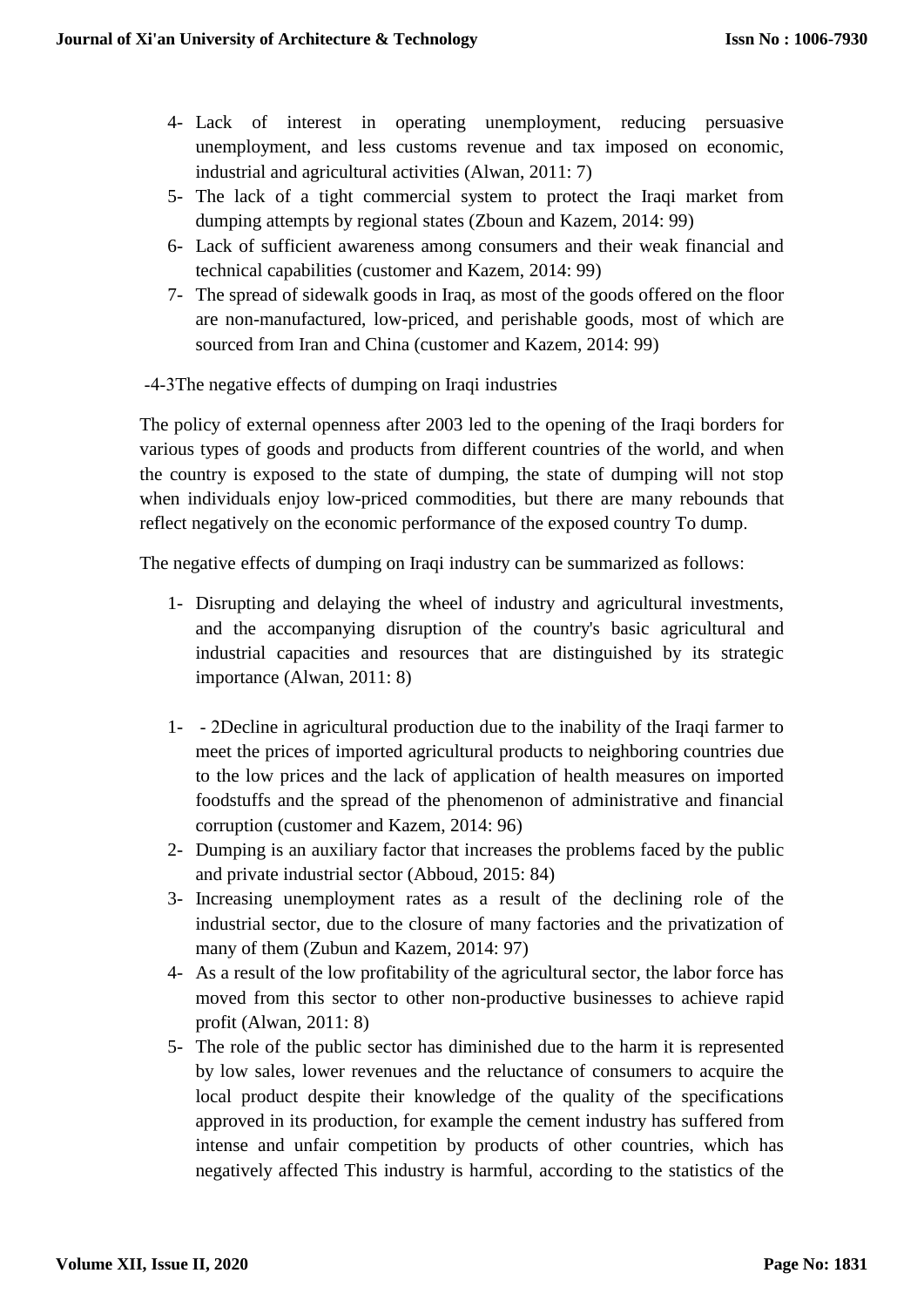General Company for Southern Cement that its percentage of dumping amounts to (28%) (customer and Kazem, 2014: 96)

6- The short period of consumption for imported goods, which may be bad goods, and it eliminates competition between domestic and foreign goods, which leads to a decline in domestic production and the transformation of many private factories into mere warehouses to store goods (Abboud, 2015: 84).

Fourth: The effect of customs taxes on cement production in Iraq

-4-1 -The relative importance of customs taxes in financing tax revenues

Customs taxes constitute a large proportion of tax revenues in Iraq, and this is evident from Table (3-1)

Table (3-1) Percentage of the contribution of customs taxes in tax revenues for the period from (2005-2017)

| Rate $1/2\%$<br>3 | <b>Tax revenue</b><br>2 | <b>Customs</b><br>revenue | the years |
|-------------------|-------------------------|---------------------------|-----------|
| 24.88             | 474865                  | 118176                    | 2005      |
| 37.14             | 589651                  | 219032                    | 2006      |
| 20.79             | 1101503                 | 229076                    | 2007      |
| 39.18             | 960929                  | 376539                    | 2008      |
| 34.29             | 1722515                 | 590688                    | 2009      |
| 32.79             | 1725082                 | 565718                    | 2010      |
| 31.01             | 1408185                 | 436714                    | 2011      |
| 19.66             | 2633194                 | 517867                    | 2012      |
| 17.44             | 3419976                 | 596643                    | 2013      |
| 12.07             | 4263681                 | 514636                    | 2014      |
| 5.64              | 7385339                 | 416858                    | 2015      |
| 14.29             | 4530451                 | 647482                    | 2016      |
| 23.64             | 5201000                 | 1230000                   | 2017      |

#### Million dinars

Source: Prepared by the researcher relying on the Republic of Iraq, Ministry of Finance, Budget Department, General Authority for Customs, Customs Tax Department for the years 2005-2017.

It is clear from the data of Table (3-1) the increase in the collection of customs taxes during the years of the study, as they reached (118176) million dinars for the year 2005, which is the lowest customs revenue during the study period, and the reason for this is the absence of customs control for border ports and the absence of security after 2003, and achieved in 2006 The highest contribution rate in tax revenue, at a rate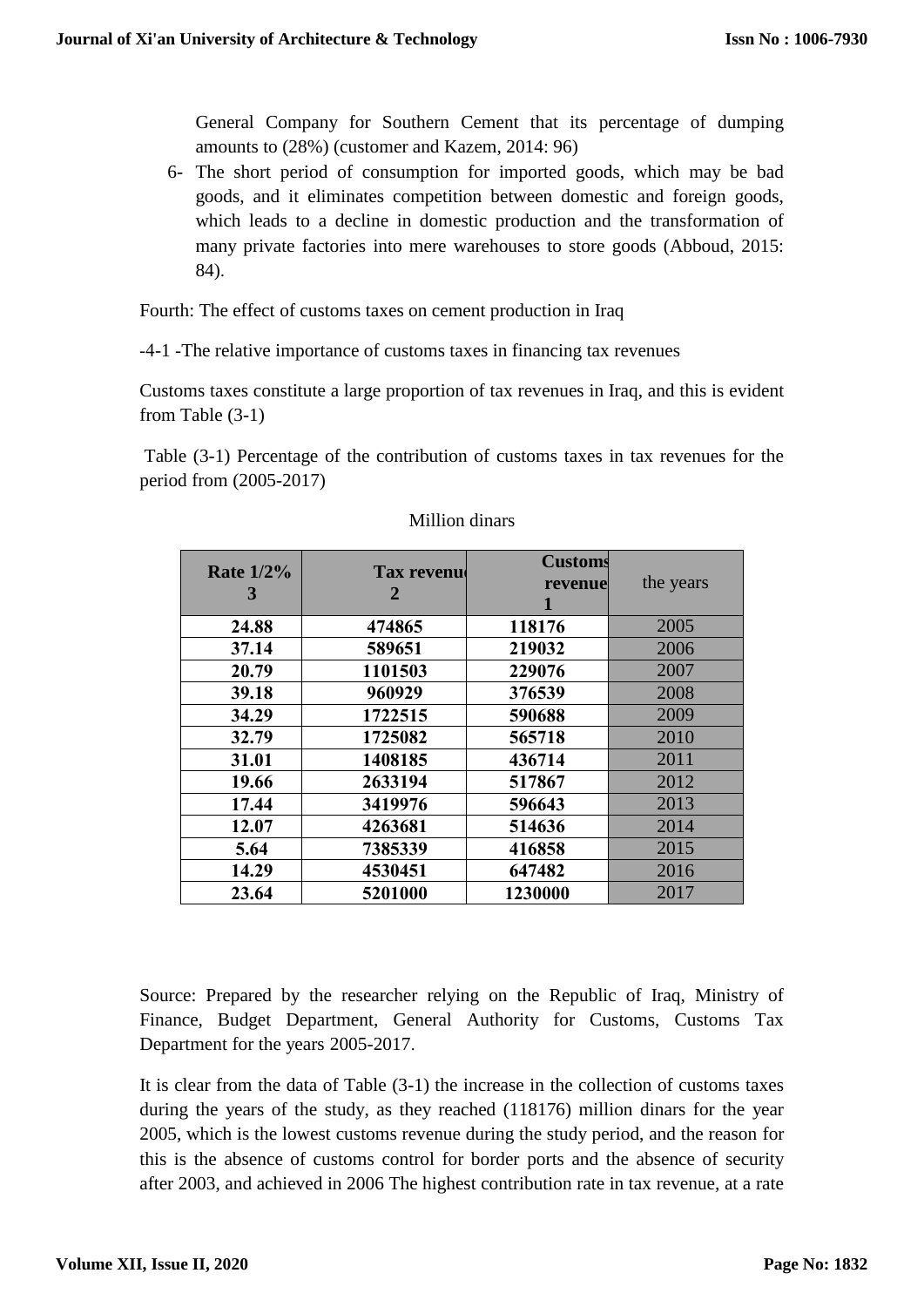of (37.14%) and with a customs revenue of 219032 million dinars, and in 2015 it achieved the lowest contribution rate in tax revenues, at a rate of (5.64%) and a customs revenue (416858) million dinars due to the security conditions it is going through Iraq, and the customs taxes returned to rise to achieve the highest revenue for the year 2017 and in advance T (1230000) million dinars, at a contribution rate (23.64%) of the public revenues.

-4-2The Relative Importance of Customs Taxes in Financing General Revenues:

Customs taxes constitute a small percentage of general revenues in Iraq, because public revenues in Iraq depend heavily on oil revenues, and this is evident from Table (3-2)

Table (3-2) Percentage of the contribution of customs taxes in general revenues for the period from (2005-2017)

| Relativity 1/2%<br>$\overline{3}$ | Public revenue<br>2 | Customs revenu | the years |
|-----------------------------------|---------------------|----------------|-----------|
| 0.25                              | 45989445            | 118176         | 2005      |
| 0.44                              | 49612766            | 219032         | 2006      |
| 0.43                              | 53110590            | 229076         | 2007      |
| 0.44                              | 84363743            | 376539         | 2008      |
| 0.11                              | 53126190            | 590688         | 2009      |
| 0.89                              | 63324963            | 565718         | 2010      |
| 0.47                              | 92671371            | 436714         | 2011      |
| 0.47                              | 109607148           | 517867         | 2012      |
| 0.57                              | 103377909           | 596643         | 2013      |
| 0.51                              | 99402199            | 514636         | 2014      |
| 0.61                              | 68176606            | 416858         | 2015      |
| 0.11                              | 57797672            | 647482         | 2016      |
| 0.15                              | 77335955            | 1230000        | 2017      |

Million dinars

Source: Preparing the researcher by relying on:

Republic of Iraq, Ministry of Finance, Budget Department, Customs General Authority, Customs Tax Department for the years 2005-2017.

Republic of Iraq, Ministry of Finance, Economic Department, Technical Information Department, Final Accounts Tables.

Table (2-3) shows an increase in the percentage of the contribution of customs taxes in public revenues during the school years, as it reached (0.25%) in 2005, and achieved in 2006 a contribution rate (0.44%), and achieved the highest contribution rate in 2010 with a rate of (0.89) %), And achieved the lowest contribution rate in 2016 (0.11%) due to the security conditions in Iraq.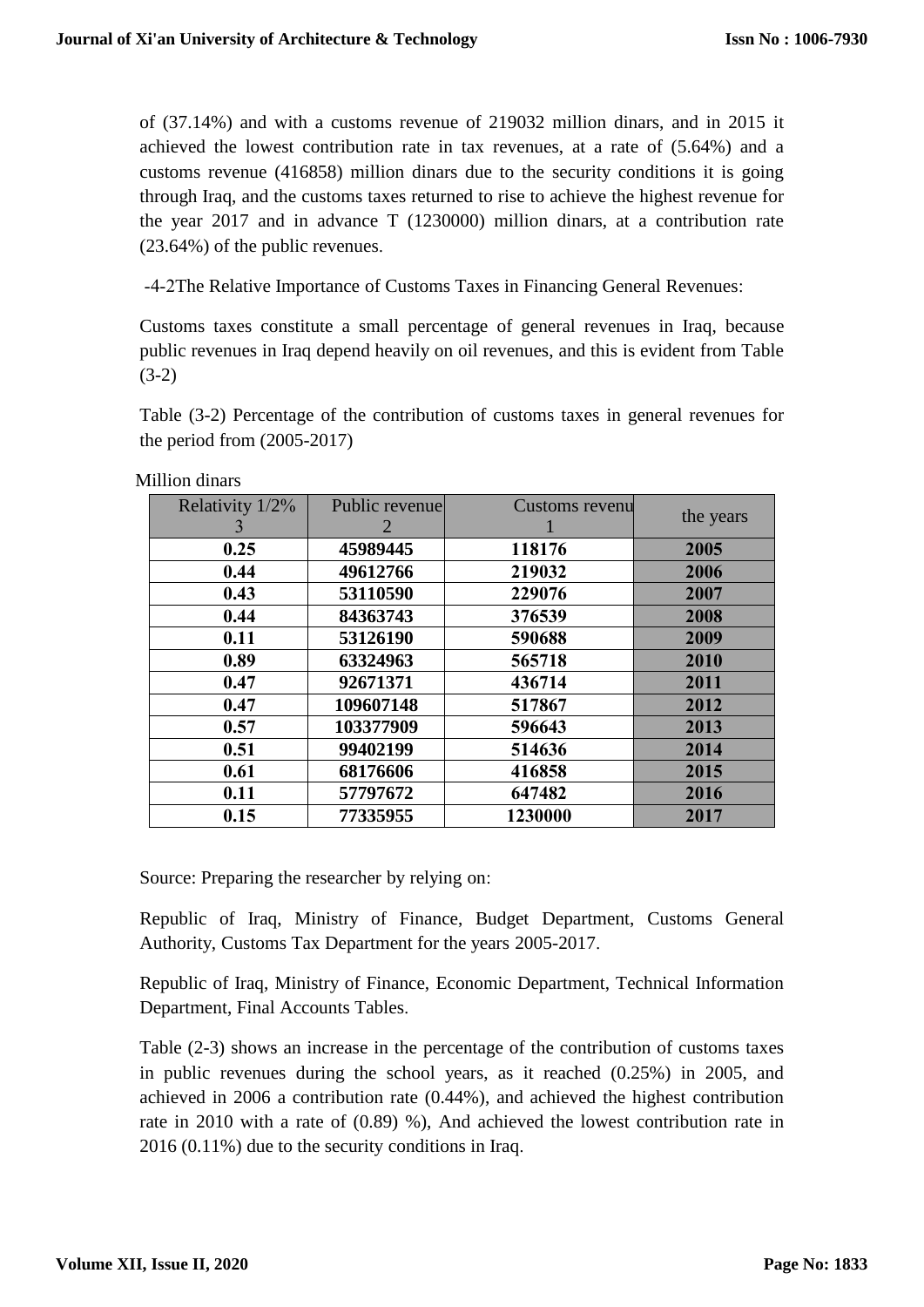-4-3 The relative importance of customs taxes in non-oil GDP

A study of the percentage of the contribution of customs taxes in the non-oil gross domestic product can show the extent of the success of the economic administration in employing financial resources to achieve economic growth, reduce dependence on oil resources, and to show the relative importance of customs taxes in non-oil GDP, we use the table  $(3-3)$ .

Table (3-3) Percentage of the contribution of customs taxes in the non-oil GDP for the period from (2005-2017) (million dinars)

| Relativity 1/2%<br>3 | <b>Non-oil GDP</b><br>2 | <b>Customs revenu</b> | the years |
|----------------------|-------------------------|-----------------------|-----------|
| 0.37                 | 31153813                | 118176                | 2005      |
| 0.51                 | 42736143                | 219032                | 2006      |
| 0.43                 | 52437718                | 229076                | 2007      |
| 0.53                 | 69859660                | 376539                | 2008      |
| 0.79                 | 74645152                | 590688                | 2009      |
| 0.63                 | 89159565                | 565718                | 2010      |
| 0.42                 | 102070683               | 436714                | 2011      |
| 0.41                 | 125231441               | 517867                | 2012      |
| 0.40                 | 148013639               | 596643                | 2013      |
| 0.34                 | 149480319               | 514636                | 2014      |
| 0.30                 | 137631783               | 416858                | 2015      |
| 0.45                 | 142904553               | 647482                | 2016      |
| 0.87                 | 140200000               | 1230000               | 2017      |

Source: Preparing the researcher by relying on:

Table 3-1 data for customs revenues.

-Ministry of Planning (miscellaneous bulletins), Central Statistical Organization, National Accounts Directorate, statistical bulletins

Table (3-3) shows the percentage of the contribution of customs taxes to the gross domestic product in 2005 (0.37%), and the percentage (0.79%) for the year 2009, but this percentage decreased for the years 2014, 2015 and 2016 due to the security conditions experienced by Iraq and the reduction of customs tax rates This led to a decrease in the percentage of the contribution of customs taxes in the gross domestic product, and achieved the highest contribution rate in 2017 and by (0.87%) as a result of the stability of the security situation and the increase in customs tax rates.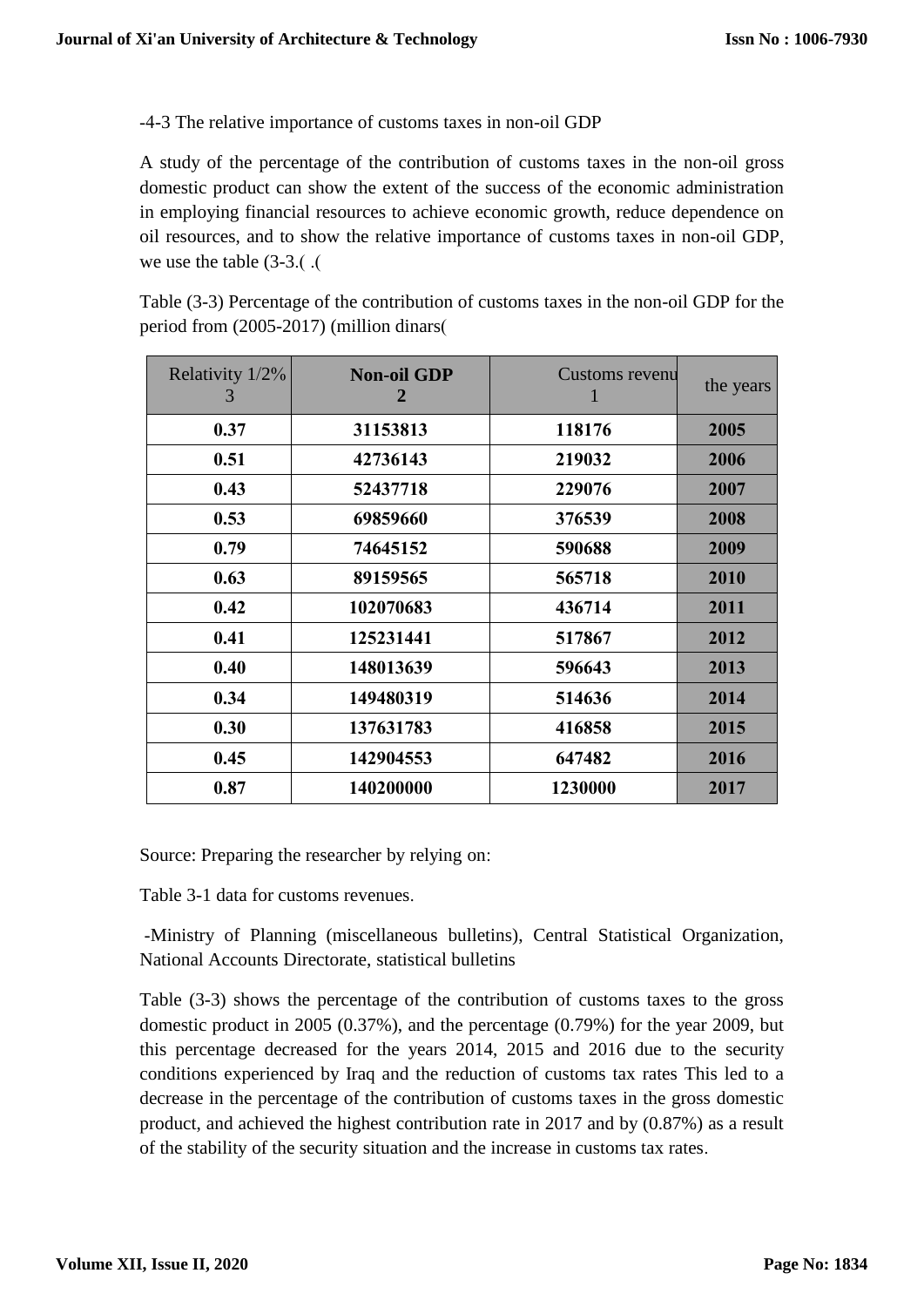-4-4The effect of the customs tax on cement production in Iraq:

The cement industry in Iraq is affected by a set of economic policies related to production, market and trade. The most prominent of these policies is the customs taxes, which have a positive and negative impact on cement production.

Table (3-4) the effect of the customs tax on cement production in Iraq for the period 2005-2017

| <b>Customs tax</b><br>rate% | <b>Imported quantities</b><br>(Tons)2 | <b>Domestic</b><br>production for Iraq | the years |
|-----------------------------|---------------------------------------|----------------------------------------|-----------|
|                             |                                       | $(Tons)$ 1                             |           |
| 20                          | 5000000                               | 3010751                                | 2005      |
| 20                          | 2200000                               | 3180946                                | 2006      |
| 20                          | 5700000                               | 4242783                                | 2007      |
| 20                          | 6900000                               | 6586038                                | 2008      |
| 20                          | 2500000                               | 5956577                                | 2009      |
| 20                          | 5000000                               | 8177291                                | 2010      |
| 20                          | 5500000                               | 9714860                                | 2011      |
| 20                          | 6000000                               | 12517392                               | 2012      |
| 20                          | 6200000                               | 14530401                               | 2013      |
| 20                          | 2500000                               | 11771028                               | 2014      |
| 15                          | 4500000                               | 11357291                               | 2015      |
| 15                          | 2199000                               | 12245691                               | 2016      |
| 15                          | 2100000                               | 13383353                               | 2017      |

Source: Prepared by the researcher, relying on:

Republic of Iraq, Iraqi Ministry of Industry and the General Company for Iraqi Cement (Central, Northern, Southern), Information and Statistics Departments, Production Reports for the years (2005-2017)

Republic of Iraq, Ministry of Finance, Budget Department, General Authority for Customs, Customs Tax Department for the years (2005-2017)

Table (3-4) shows that the percentage of customs taxes was fixed for the period from (2005-2014) and its effect was positive on production, so it achieved a continuous increase throughout the study period, so the production amount in 2005 was (3010751) tons and the amount of import (5,000,000) tons. The highest amount of production in 2013 (14530401) tons and the amount of import (6200000) tons due to an increase in the demand for cement for investment projects and the expansion of the reconstruction movement to stabilize the security situation in Iraq, and with a decrease in the customs tax rate for the period (2015-2017) to increase the import to cover the shortfall The market because some cement factories stopped production due to the security conditions that passed through Iraq and Enkh Production in 2015 exceeded (11357291) tons, and imports increased to (4,500,000) tons due to the decrease in the customs tax rate.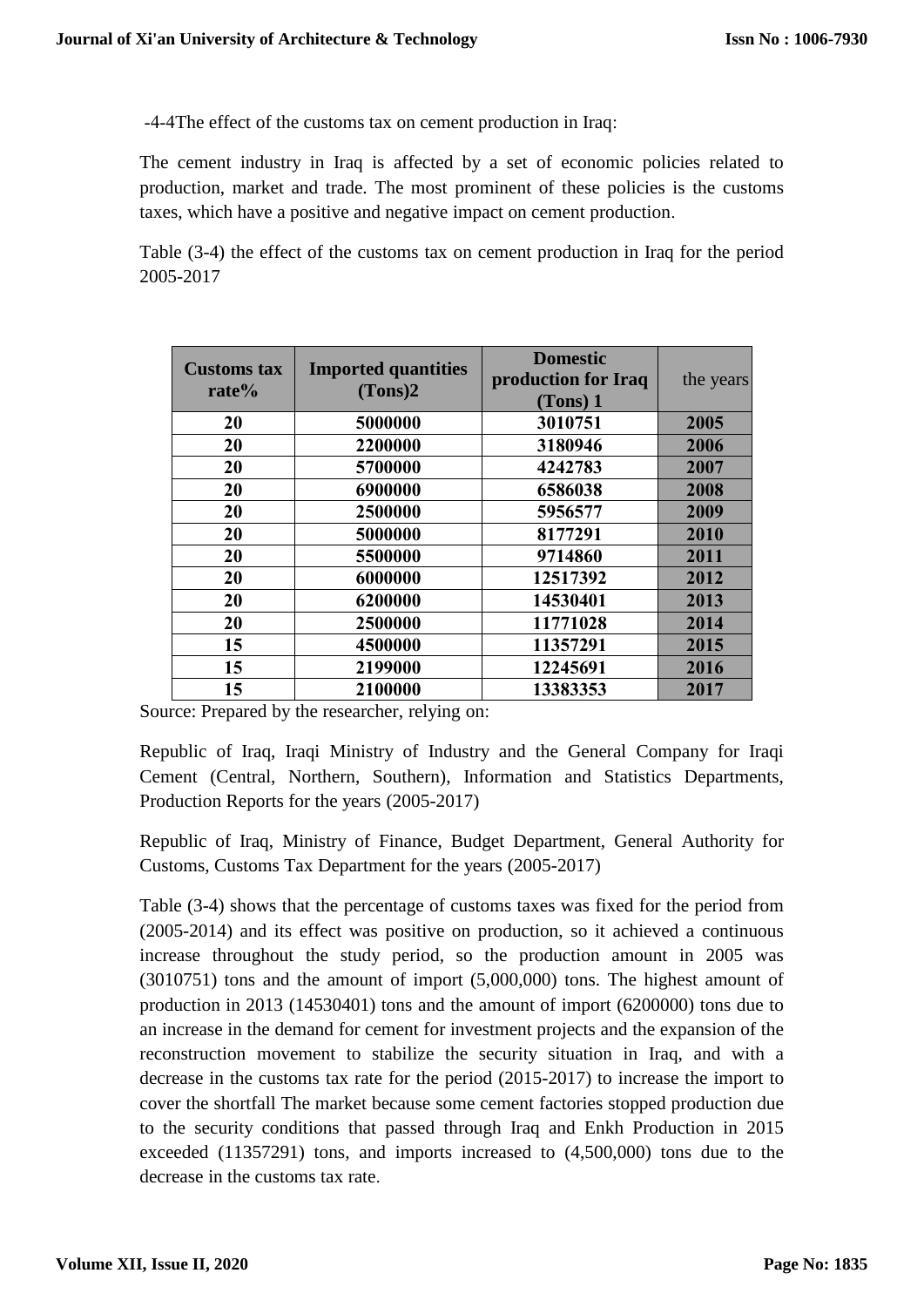Fifth: Analysis of the standard results of the relationship between customs tariff, cement production, cement import, and customs revenue

To measure and analyze the results, we will learn about the relationship of joint integration between customs tariff and customs revenue and cement production and import of cement in Iraq for the period (2005-2017) using quarterly data, so we will test unit root Philips - Peron (PP) and Dickie Fuller test (ADF) and test Joint integration using the Autoregressive Distributed Lag ARDL model, to show the extent of the tariff impact on customs revenue, cement production, and cement import in Iraq, will be in accordance with the outputs of the Standard Program (EVIEWS) for the time series that are included in Model.

-1-5Variables used in the standard analysis

- 1- Customs tariff (X1), which is the independent variable.
- 2- Cement production (Y1), which is the first dependent variable.
- 3- Importing cement (Y2), which is the second dependent variable.
- 4- Customs revenue (Y3), which is the third dependent variable.

Table (5-1) shows the time series of economic variables that were covered in studying the relationship between the variables.

| Tax rate $%$<br>X1 | Revenues<br>Customs tax<br>Y <sub>3</sub> | Y2 imports<br>Tons | Domestic<br>production y1<br>Tons | the years |
|--------------------|-------------------------------------------|--------------------|-----------------------------------|-----------|
| 20                 | 118176                                    | 5000000            | 3010751                           | 2005      |
| 20                 | 219032                                    | 2200000            | 3180946                           | 2006      |
| 20                 | 229076                                    | 5700000            | 4242783                           | 2007      |
| 20                 | 376539                                    | 6900000            | 6586038                           | 2008      |
| 20                 | 590688                                    | 2500000            | 5956577                           | 2009      |
| 20                 | 565718                                    | 5000000            | 8177291                           | 2010      |
| 20                 | 436714                                    | 5500000            | 9714860                           | 2011      |
| 20                 | 517867                                    | 6000000            | 12517392                          | 2012      |
| 20                 | 596643                                    | 6200000            | 14530401                          | 2013      |
| 20                 | 514636                                    | 2500000            | 11771028                          | 2014      |
| 15                 | 416858                                    | 4500000            | 11357291                          | 2015      |
| 15                 | 647482                                    | 2199000            | 12245691                          | 2016      |
| 15                 | 1230000                                   | 2100000            | 13383353                          | 2017      |

Table (5-1) Annual Data for Tariff, Cement Production and Cement Import

Source: From the work of the researcher based on the data of Table (3-1) and Table (3-4)

#### 5-2 -Unit Root Tests

Unit root tests are among the rigorous tests that determine the extent of the time-series stillness and the knowledge of its temporal properties in terms of its degree of integration, and that the self-regression method with slow periods distributed over the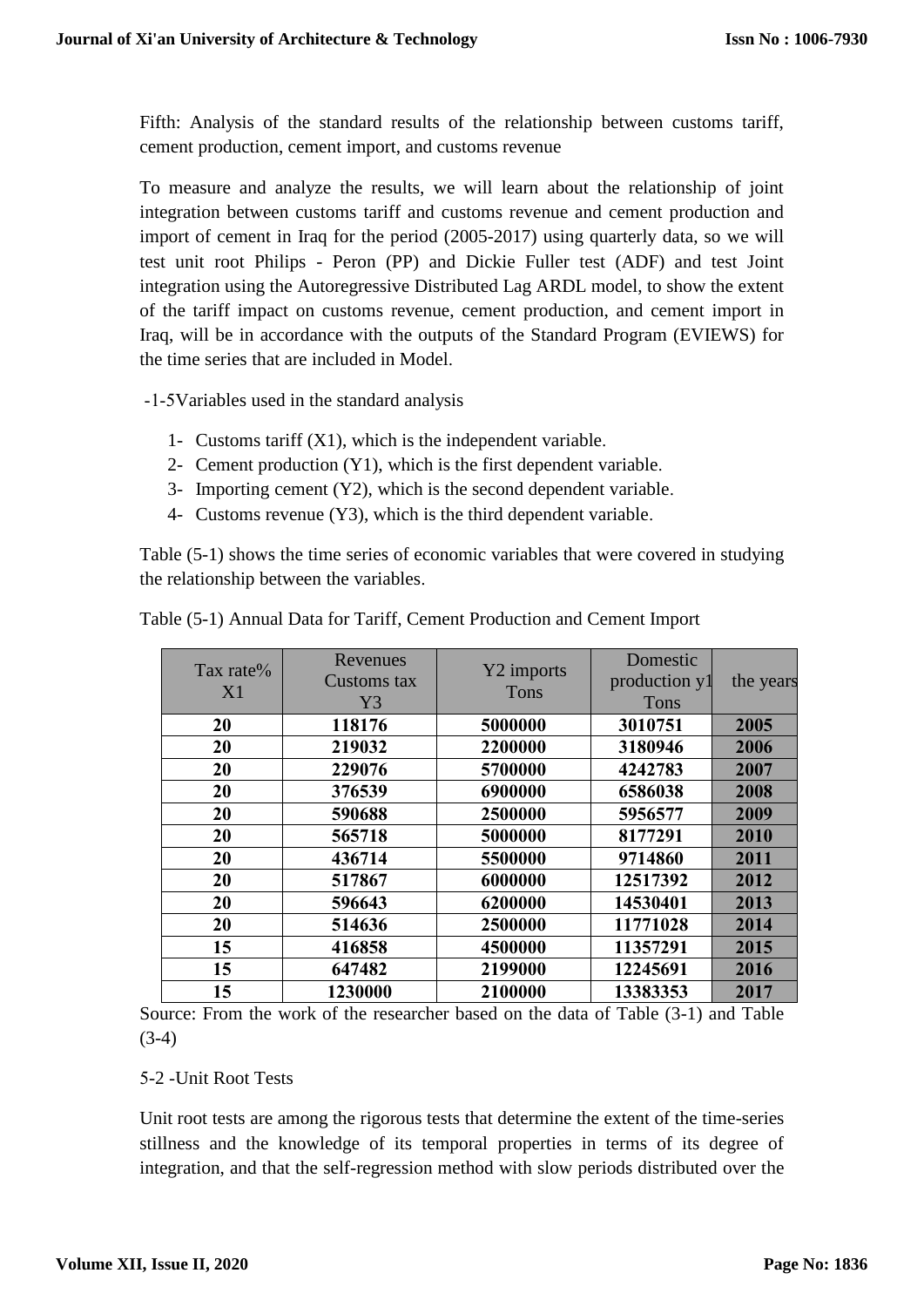boundary test is applicable and regardless of whether the basic variables are static at their original levels (0) I integrated From zero degree, or to reach stillness after taking its first (1) differences, i.e., an integral of the first degree, or a mixture of the two, therefore it is necessary to ensure that there is no integral variable of the second degree (2) I, and to verify the degree Integration of variables using the Philips Peron test and test Extended wiki Fuller, and Table 5-2 shows the results of sleep tests (the root of the unit)

Table (2-5) 1- Results of unit root tests according to Phelps-Byron tests at the original level of data

| <b>PP</b>                                              |             |                |                |                |                |
|--------------------------------------------------------|-------------|----------------|----------------|----------------|----------------|
|                                                        |             | Y1GDP          | Y2EX           | Y3RT           | X1             |
| <b>With Constant</b>                                   | t-Statistic | $-1.0908$      | $-2.6031$      | $-0.1607$      | $-0.5206$      |
|                                                        | Prob.       | 0.7127         | 0.0990         | 0.9365         | 0.8784         |
|                                                        |             | n()            | $\ast$         | n()            | n()            |
| <b>With Constant &amp; Trend</b>                       | t-Statistic | $-1.7323$      | $-2.8285$      | $-1.4555$      | $-1.7471$      |
|                                                        | Prob.       | 0.7222         | 0.1942         | 0.8318         | 0.7154         |
|                                                        |             | n()            | n()            | n <sub>0</sub> | n <sub>0</sub> |
| <b>Without</b><br>$\boldsymbol{\&}$<br><b>Constant</b> | t-Statistic |                |                |                |                |
| <b>Trend</b>                                           |             | 1.2756         | $-1.1653$      | 1.4269         | $-1.0587$      |
|                                                        | Prob.       | 0.9469         | 0.2195         | 0.9601         | 0.2580         |
|                                                        |             | n <sub>0</sub> | n <sub>0</sub> | n <sub>0</sub> | n <sub>0</sub> |

Source: Preparing the researcher based on the program's outputs (EVIEWS.)

Table (2-5) 2- Results of unit root tests according to Dickey-Fuller tests at the original level of data

| <b>ADF</b>                                                 |             |                |                |                |                |  |  |  |  |
|------------------------------------------------------------|-------------|----------------|----------------|----------------|----------------|--|--|--|--|
|                                                            |             | Y1GDP          | Y2EX           | Y3RT           | X1             |  |  |  |  |
| <b>With Constant</b>                                       | t-Statistic | $-1.0908$      | $-2.6031$      | $-0.1607$      | $-0.5206$      |  |  |  |  |
|                                                            | Prob.       | 0.7127         | 0.0990         | 0.9365         | 0.8784         |  |  |  |  |
|                                                            |             | n0             | $\ast$         | n0             | n0             |  |  |  |  |
| <b>With Constant &amp; Trend</b>                           | t-Statistic | $-1.7323$      | $-2.8285$      | $-1.4555$      | $-1.7471$      |  |  |  |  |
|                                                            | Prob.       | 0.7222         | 0.1942         | 0.8318         | 0.7154         |  |  |  |  |
|                                                            |             | n <sub>0</sub> | n <sub>0</sub> | n <sub>0</sub> | n <sub>0</sub> |  |  |  |  |
| <b>Without</b><br>$\boldsymbol{\alpha}$<br><b>Constant</b> | t-Statistic |                |                |                |                |  |  |  |  |
| <b>Trend</b>                                               |             | 1.2756         | $-1.1653$      | 1.4269         | $-1.0587$      |  |  |  |  |
|                                                            | Prob.       | 0.9469         | 0.2195         | 0.9601         | 0.2580         |  |  |  |  |
|                                                            |             | n <sub>0</sub> | n <sub>0</sub> | n <sub>0</sub> | n <sub>0</sub> |  |  |  |  |

Source: Preparing the researcher based on the program's outputs (EVIEWS.)

We note from the results of tables (5-2-1) and (5-2-2) that the time series of the variables contains the unit root, because the probability values are not statistically significant for the variables under study, which means accepting the null hypothesis (H0) that shows that The time series is not static at its original level, and it can be said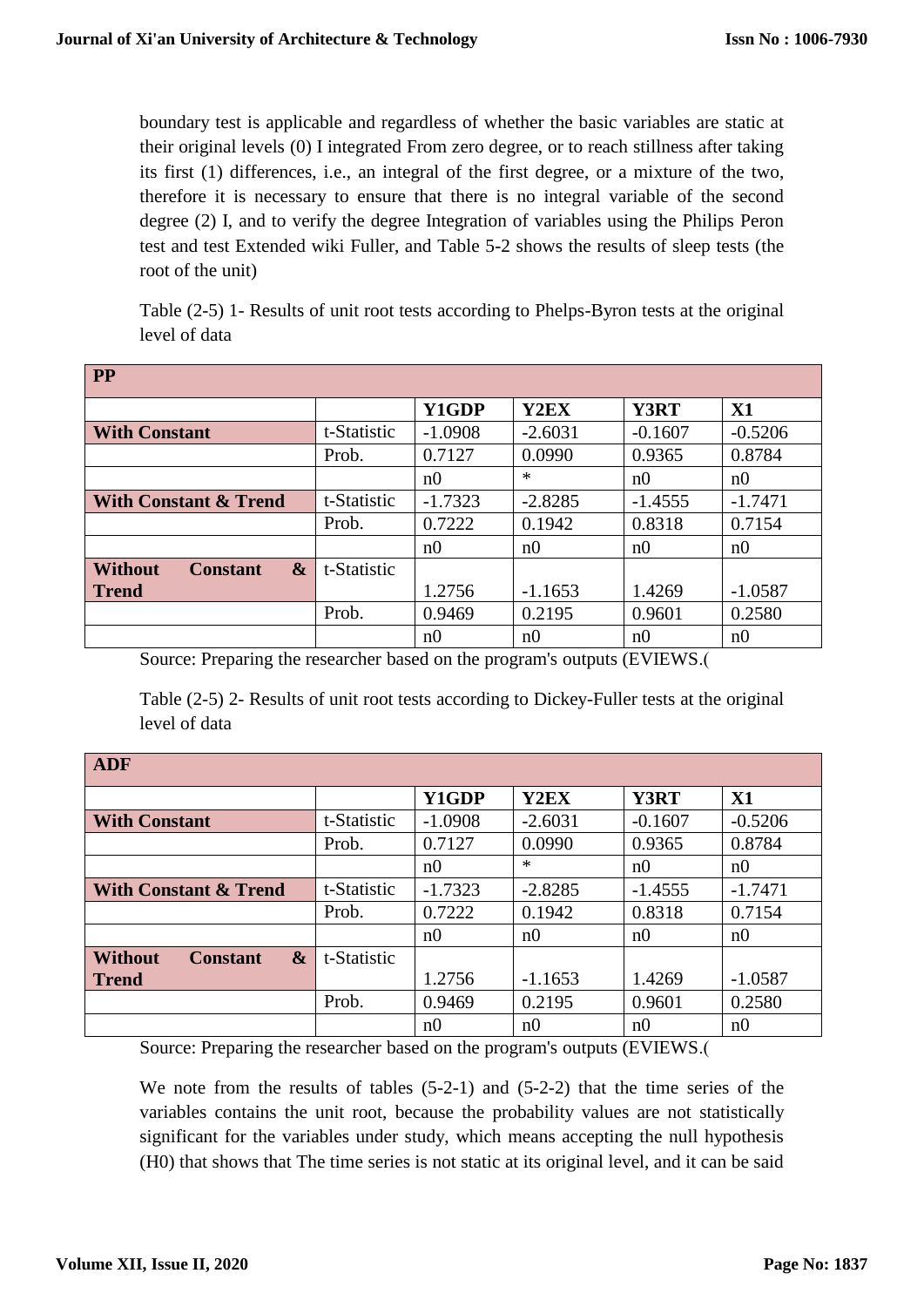that this series is not static from degree (0) I and contains the root of the unit, and therefore the first differences will be taken to the variables, as shown in tables (5-3-1) and (5-3- 2)

Table (1-3-5) Results of unit root tests according to Phelps-Byron tests at the first data differences

| The first difference PP                                |             |           |           |           |           |  |  |  |  |
|--------------------------------------------------------|-------------|-----------|-----------|-----------|-----------|--|--|--|--|
|                                                        |             | d(Y1GDP)  | d(Y2EX)   | d(Y3RT)   | d(X1)     |  |  |  |  |
| <b>With Constant</b>                                   | t-Statistic | $-7.4143$ | $-6.9448$ | $-7.2923$ | $-7.0711$ |  |  |  |  |
|                                                        | Prob.       | 0.0000    | 0.0000    | 0.0000    | 0.0000    |  |  |  |  |
|                                                        |             | ***       | ***       | ***       | ***       |  |  |  |  |
| <b>With Constant &amp; Trend</b>                       | t-Statistic | $-7.3694$ | $-6.8864$ | $-7.3315$ | $-7.1305$ |  |  |  |  |
|                                                        | Prob.       | 0.0000    | 0.0000    | 0.0000    | 0.0000    |  |  |  |  |
|                                                        |             | ***       | ***       | ***       | ***       |  |  |  |  |
| <b>Without</b><br>$\boldsymbol{\&}$<br><b>Constant</b> | t-Statistic |           |           |           |           |  |  |  |  |
| <b>Trend</b>                                           |             | $-7.0000$ | $-7.0000$ | $-7.0000$ | $-7.0000$ |  |  |  |  |
|                                                        | Prob.       | 0.0000    | 0.0000    | 0.0000    | 0.0000    |  |  |  |  |
|                                                        |             | ***       | ***       | ***       | ***       |  |  |  |  |

Source: Preparing the researcher based on the program's outputs (EVIEWS.)

Table (2-3-5) Results of unit root tests according to Dickie-Foller tests at the first data differences

| The first difference                                   |             |           |           |           |           |  |  |  |  |
|--------------------------------------------------------|-------------|-----------|-----------|-----------|-----------|--|--|--|--|
|                                                        |             | d(Y1GDP)  | d(Y2EX)   | d(Y3RT)   | d(X1)     |  |  |  |  |
| <b>With Constant</b>                                   | t-Statistic | $-7.4143$ | $-6.9448$ | $-7.2923$ | $-7.0711$ |  |  |  |  |
|                                                        | Prob.       | 0.0000    | 0.0000    | 0.0000    | 0.0000    |  |  |  |  |
|                                                        |             | ***       | ***       | ***       | ***       |  |  |  |  |
| <b>With Constant &amp; Trend</b>                       | t-Statistic | $-7.3694$ | $-6.8864$ | $-7.3315$ | $-7.1305$ |  |  |  |  |
|                                                        | Prob.       | 0.0000    | 0.0000    | 0.0000    | 0.0000    |  |  |  |  |
|                                                        |             | ***       | ***       | ***       | ***       |  |  |  |  |
| $\boldsymbol{\&}$<br><b>Without</b><br><b>Constant</b> | t-Statistic |           |           |           |           |  |  |  |  |
| <b>Trend</b>                                           |             | $-7.0000$ | $-7.0000$ | $-7.0000$ | $-7.0000$ |  |  |  |  |
|                                                        | Prob.       | 0.0000    | 0.0000    | 0.0000    | 0.0000    |  |  |  |  |
|                                                        |             | ***       | ***       | ***       | ***       |  |  |  |  |

Source: Preparing the researcher based on the program's outputs (EVIEWS.)

It is clear from the data of tables  $(1-3 - 5)$  and  $(2-3 - 5)$  that when taking the first differences of the time series they became static and do not include the unit root, and this means accepting the alternative hypothesis (H1) in the sense that the variables are integrated from the first degree (1 I.

-3-5The results of the joint integration test according to the ARDL model

The results of joint integration clarify the relationship between the economic variables under study, and they are as follows.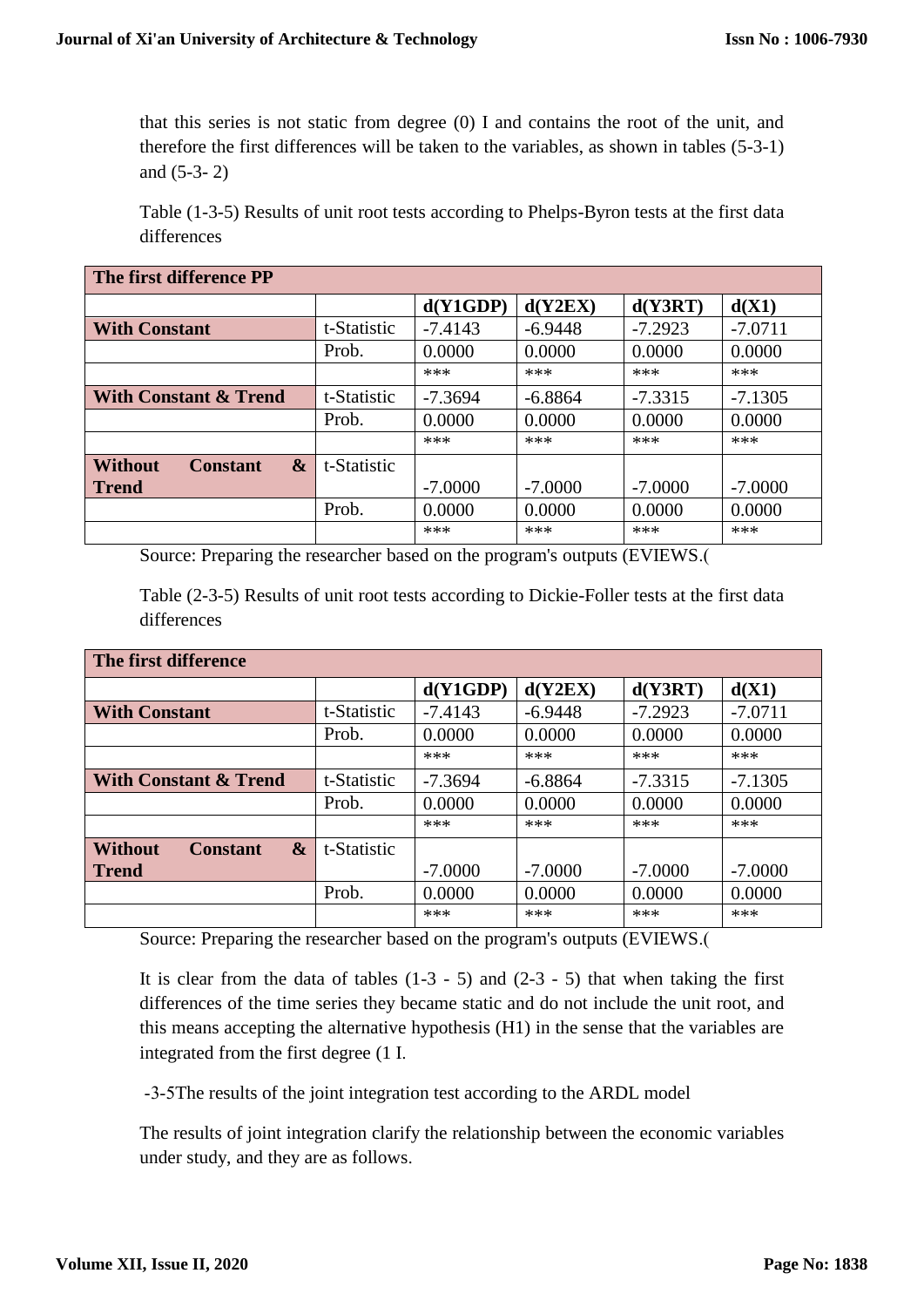-3-5-1 -Results of the joint integration test for the variable (Y1)

Table (5-4) shows the results of the preliminary evaluation of the ARDL model for the relationship between the customs tariff and cement production (Y1)

Table (5-4) Results of the initial assessment of the relationship between the customs tariff and cement production

| <b>Variable</b>              |                                                    | <b>Coefficient</b> | <b>Std.Error</b>  | t.statistic        |                     |             | <b>Prob</b> |  |
|------------------------------|----------------------------------------------------|--------------------|-------------------|--------------------|---------------------|-------------|-------------|--|
| $Y1GDP(-1)$                  | 0.963                                              | 0.034              |                   | 28.086             |                     | 0.000       |             |  |
| X1                           |                                                    | $-13836.130$       | 62352.470         |                    | $-0.222$            |             | 0.825       |  |
| $\mathbf C$                  |                                                    | 791651.200         | 1350636.000       |                    | 0.586               |             | 0.561       |  |
| R-squared                    |                                                    | 0.955              | Meandependentvar  |                    |                     |             | 9091899.000 |  |
| Adjusted R-squared           |                                                    | 0.953              |                   |                    | S.D. dependent var  | 3852342.000 |             |  |
|                              | S.E. of regression                                 |                    | 830808.200        |                    | Akaikeinfocriterion |             | 30.155      |  |
|                              | Sum squared resid<br>33100000000000.00<br>$\theta$ |                    |                   | Schwarzcriterion   |                     | 30.269      |             |  |
| Log likelihood<br>$-765.958$ |                                                    |                    | Hannan-Quinncrite |                    |                     | 30.199      |             |  |
| F-statistic                  |                                                    | 513.512            |                   | Durbin-Watson stat |                     | 2.103       |             |  |
| Prob(F-statistic)            |                                                    | 0.000              |                   |                    |                     |             |             |  |

Source: Preparing the researcher based on the program's outputs (EVIEWS)

It appears from Table (5-4) that the model chosen according to the ARDL methodology is of the rank (0.1) according to the criteria of the slow period, and the length of the slow period that gives the lowest value for these criteria will be chosen, and the ARDL model will be From the rank (0.1)

The results of the preliminary estimate of Table (5-4) show that the determination factor reached (0.95), which gives an explanatory force for the model, and that the corrected determination factor reached (0.95). Coefficient of determination and corrected vice versa.

-3-5-2 -Results of the joint integration test for the variable (Y2)

Table (5-5) shows the results of the preliminary assessment of the ARDL model for the relationship between the customs tariff and cement import  $(Y2)$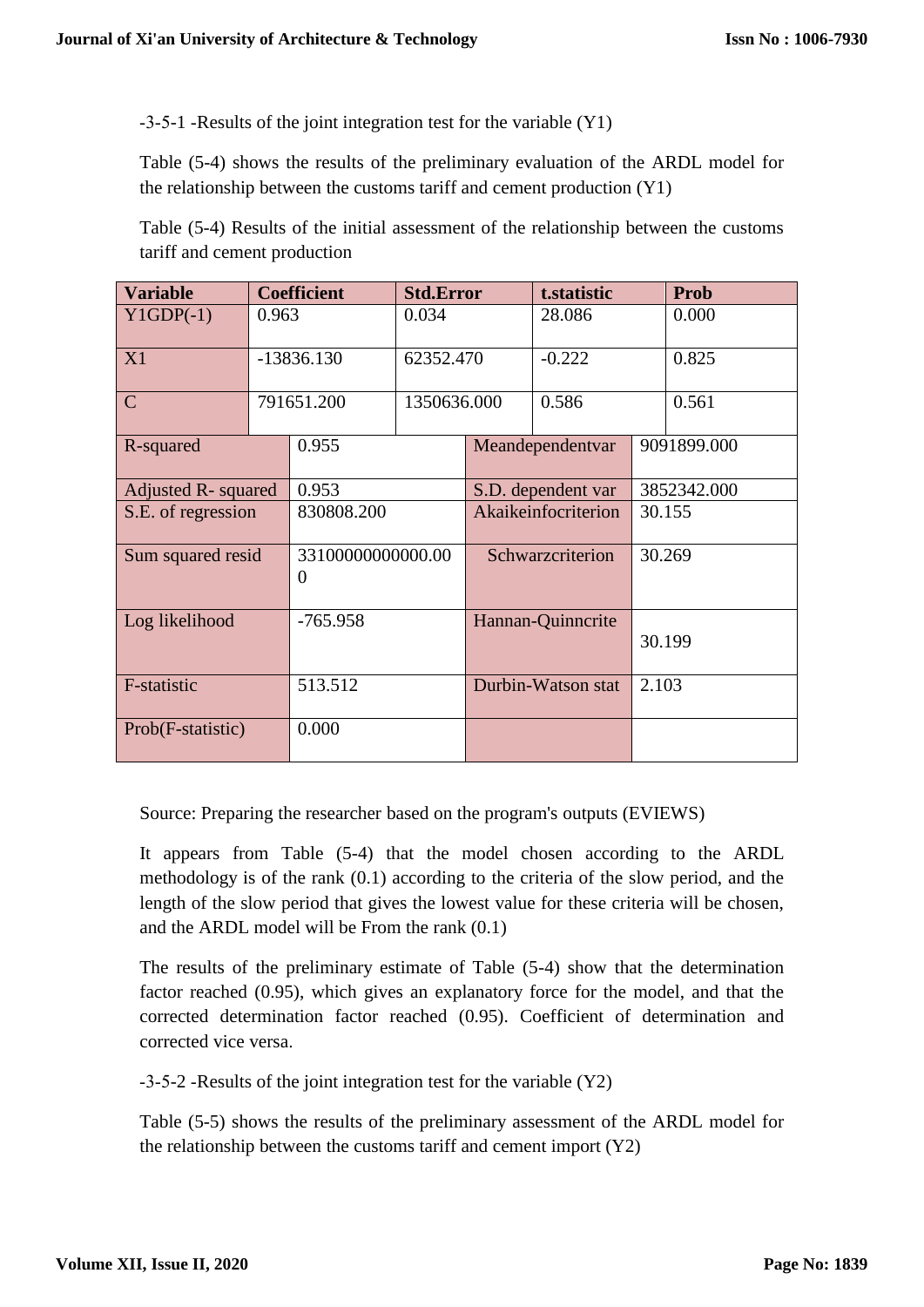| $YZEX(-1)$                   | 0.726      |                    | 0.145       |                     | 5.004              |        | 0.000       |
|------------------------------|------------|--------------------|-------------|---------------------|--------------------|--------|-------------|
| $YZEX(-2)$                   | 0.000      |                    | 0.181       |                     | 0.000              |        | 1.000       |
| $YZEX(-3)$                   | 0.000      |                    | 0.181       |                     | 0.000              |        | 1.000       |
| $YZEX(-4)$                   |            | $-0.320$           | 0.152       |                     | $-2.109$           |        | 0.041       |
| X1                           |            | -128208.900        | 229854.200  |                     | $-0.558$           |        | 0.580       |
| $X1(-1)$                     |            | 376193.300         | 225606.900  |                     | 1.667              |        | 0.103       |
| $\mathbf C$                  |            | $-2115260.000$     | 1452497.000 |                     | $-1.456$           |        | 0.153       |
| R-squared                    |            | 0.682              |             | Meandependentvar    |                    |        | 4274917.000 |
| Adjusted-<br><b>Rsquared</b> |            | 0.635              |             | S.D. dependent var  |                    |        | 1782340.000 |
| S.E. of regression           |            | 1076933.000        |             | Akaikeinfocriterion |                    | 30.751 |             |
| Sum squared resid            |            | 47600000000000.000 |             | Schwarzcriterion    |                    | 31.024 |             |
| Log likelihood               | $-731.028$ |                    |             | Hannan-Quinncrite   |                    | 30.854 |             |
| F-statistic                  |            | 14.623             |             |                     | Durbin-Watson stat | 1.762  |             |
| Prob(F-statistic)            |            | 0.000              |             |                     |                    |        |             |

Table (5-5) Results of the initial assessment of the relationship between the customs tariff and the import of cement

**Variable Coefficient Std.Error t.statistic Prob**

Source: Preparing the researcher based on the program's outputs (EVIEWS.)

It appears from Table (5-5) that the model chosen according to the ARDL methodology is of the rank (1.4) according to the criteria of the slow period, and the length of the slow period that gives the lowest value for these criteria will be chosen, and the ARDL model will be From the rank  $(1,4)$ .

The results of the preliminary estimate of Table (5-4) show that the determination factor reached (0.68), which gives an explanatory force for the model, and that the corrected determination factor reached (0.63). This natural result is due to the small number of independent variables, since the less the number of independent variables, the greater the value Coefficient of determination and corrected vice versa.

3-3-5-Results of the joint integration test of the variable (y3)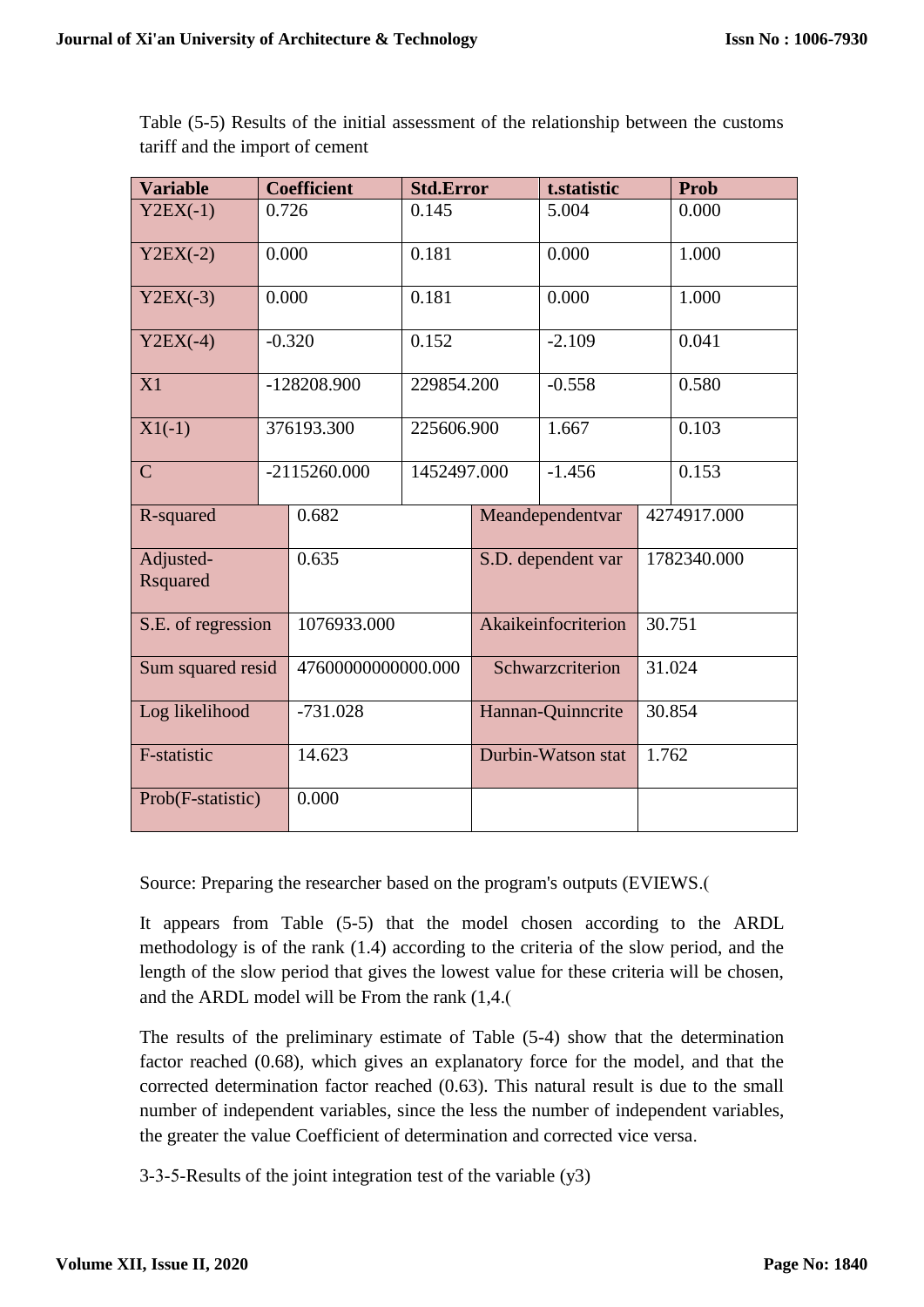Table (5-6) shows the results of the preliminary assessment of the ARDL model for the relationship between the customs tariff and the customs revenue  $(y3)$ 

Table (5-6) Results of the initial assessment of the relationship between customs tariff and customs revenue

| <b>Variable</b>          |       | <b>Coefficient</b> | <b>Std.Error</b> | t.statistic        |                     |       | <b>Prob</b> |
|--------------------------|-------|--------------------|------------------|--------------------|---------------------|-------|-------------|
| $Y3RT(-1)$               | 0.800 |                    | 0.075            |                    | 10.737              |       | 0.000       |
| X1                       |       | 18725.820          | 18971.820        |                    | 0.987               |       | 0.329       |
| $X1(-1)$                 |       | $-15653.920$       | 26458.110        |                    | $-0.592$            |       | 0.557       |
| $X1(-2)$                 | 0.000 |                    | 26417.910        |                    | 0.000               |       | 1.000       |
| $X1(-3)$                 | 0.000 | 26417.910          |                  |                    | 0.000               |       | 1.000       |
| $X1(-4)$                 |       | -37097.570         | 20780.610        |                    | $-1.785$            |       | 0.082       |
| $\mathbf C$              |       | 779043.200         | 206368.300       |                    | 3.775               |       | 0.001       |
| R-squared                |       | 0.880              |                  | Meandependentvar   |                     |       | 528437.800  |
| <b>Adjusted Rsquared</b> |       | 0.863              |                  | S.D. dependent var |                     |       | 251948.300  |
| S.E. of regression       |       | 93401.420          |                  |                    | Akaikeinfocriterion |       | 25.861      |
| Sum squared resid        |       | 358000000000.000   |                  | Schwarzcriterion   |                     |       | 26.134      |
| Log likelihood           |       | $-613.670$         |                  | Hannan-Quinncrite  |                     |       | 25.964      |
| F-statistic              |       | 50.165             |                  |                    | Durbin-Watson stat  | 2.155 |             |
| Prob(F-statistic)        |       | 0.000              |                  |                    |                     |       |             |

Source: Preparing the researcher based on the program's outputs (EVIEWS.)

It appears from Table (5-6) that the model chosen according to the ARDL methodology is of the rank (4,1) according to the criteria of the slow period, and the length of the slow period that gives the lowest value for these criteria will be chosen, and the ARDL model will be From the rank (4,1)

The results of the initial assessment of Table (5-6) show that the determination factor reached (0.88), which gives an explanatory force for the model, and that the corrected determination factor reached (0.86). Coefficient of determination and corrected vice versa.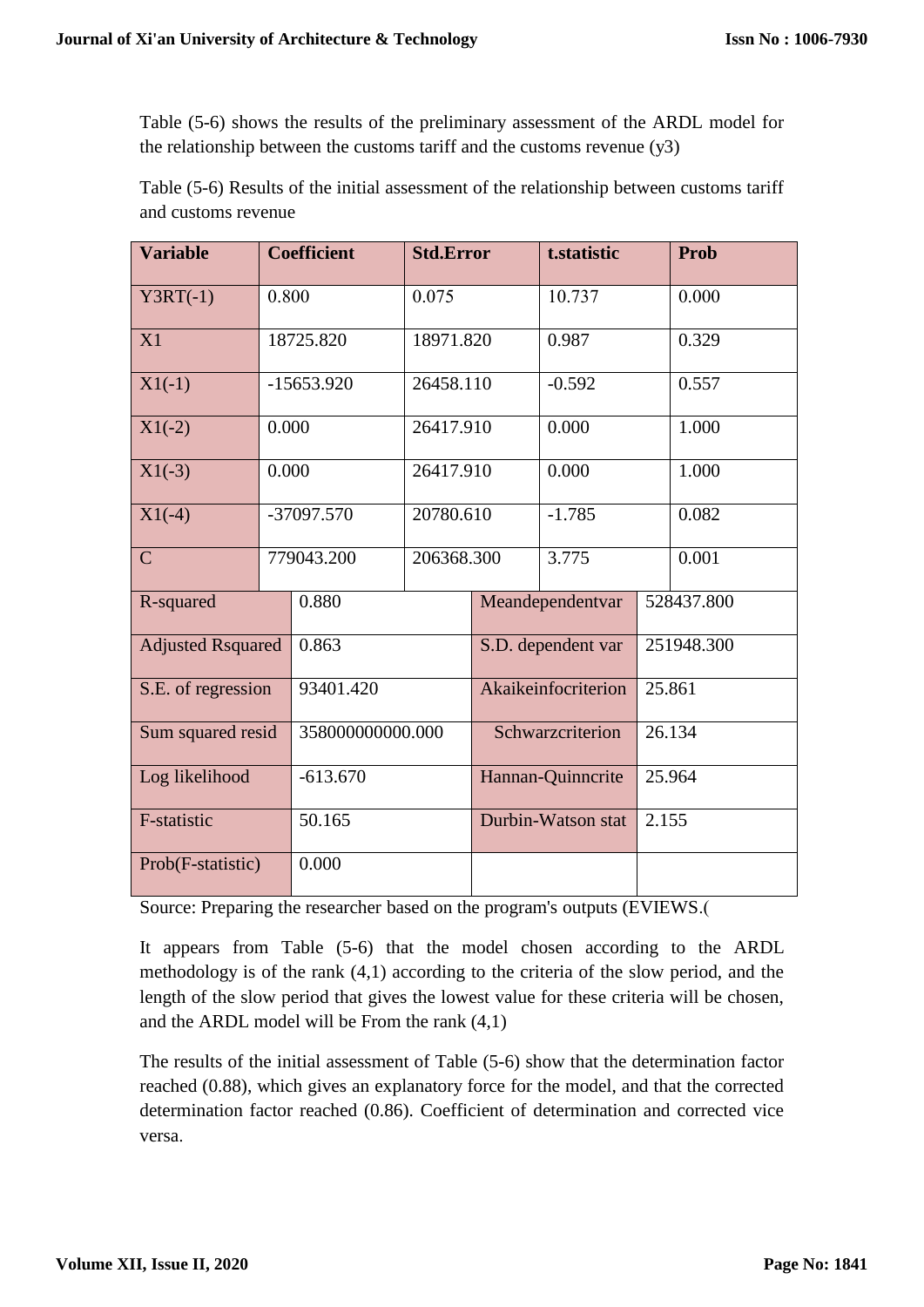-5-4 -Limiting the relationship between the customs tariff and cement production and import. Customs revenues

To test the existence of a long-term balance relationship between the customs tariff (the independent variable) and the production and import of cement and customs revenue (dependent variables), this is done according to two statistics: F statistic test for null hypothesis (H0) which states that the parameters of the slow levels of the slowing variables are all equal to zero , Which:

 $H0: Bk = 0$ 

This means that there is no long-term balance relationship between the variables, and this is against the alternative hypothesis (H1):

H1:  $Bk \neq 0$ 

There is a common complementarity between the variables.

As for the second test, it is a statistical calculation (t) to test the null hypothesis that the parameter of the sluggish dependent variable is equal to zero (H0:  $Bk = 0$ ). If the calculated statistical value (F) is greater than the upper limit of the critical values, then we reject the null hypothesis which shows that there is no balance relationship Long-term, but if the statistical value (F) is less than the minimum critical values, we accept the null hypothesis.

4-5-1 -Test the limits of the relationship between the customs tariff and cement production (y1)

In order to test the existence of a long-term balance relationship between the customs tariff and cement production (y1), this is indicated by Table (5-7).

Table (5-7) Results of testing the limits of the relationship between the customs tariff and cement production

| <b>Test Statistic</b>        | <b>Value</b>    | $\mathbf K$     |
|------------------------------|-----------------|-----------------|
| <b>F-statistic</b>           | 0.719           | 1               |
| <b>Critical Value Bounds</b> |                 |                 |
| <b>Significance</b>          | <b>I0 Bound</b> | <b>I1 Bound</b> |
| 10%                          | 4.040           | 4.780           |
| 5%                           | 4.940           | 5.730           |
| 2.5%                         | 5.770           | 6.680           |
| $1\%$                        | 6.840           | 7.840           |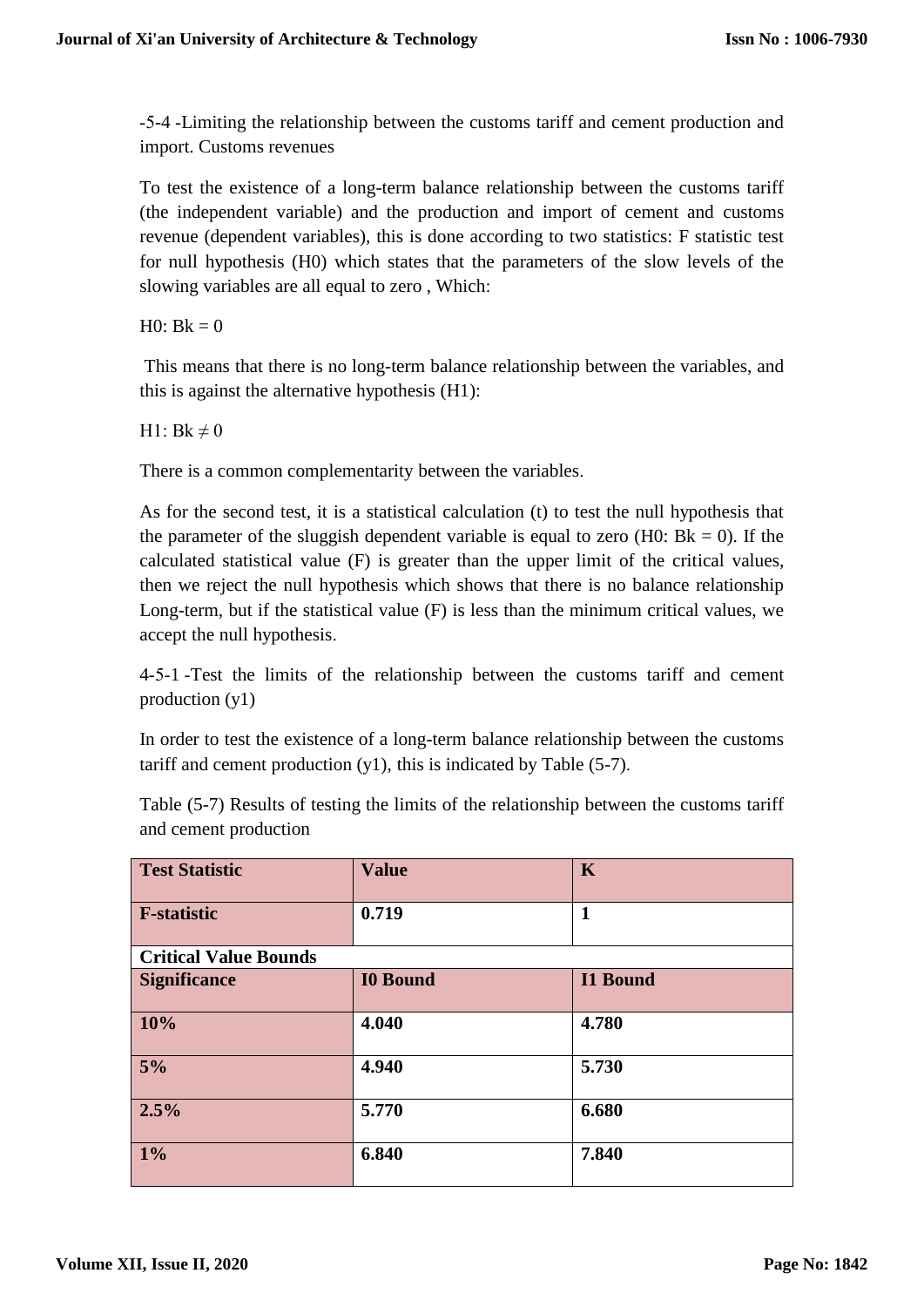Source: Preparing the researcher based on the program's outputs (EVIEWS.

The results show that the calculated value of the statistic (F) is equal to (0.719) and is smaller than the critical value of (F) at the level of (10%), which means rejecting the alternative hypothesis and accepting the null hypothesis, that is, there is no long-term balance between the tariff and the production of cement, and therefore not There is a common complementarity between them.

-5-2-2-Test the limits of the relationship between the customs tariff and the import of cement

In order to test the existence of a long-term balance relationship between the customs tariff and the import of cement  $(y2)$ , this is indicated by Table  $(5-8)$ 

Table (5-8) Results of testing the relationship limits between the customs tariff and the import of cement

| <b>Test Statistic</b>        | <b>Value</b>    | $\mathbf K$     |
|------------------------------|-----------------|-----------------|
| <b>F-statistic</b>           | 8.022           | $\mathbf{1}$    |
| <b>Critical Value Bounds</b> |                 |                 |
| <b>Significance</b>          | <b>I0 Bound</b> | <b>I1 Bound</b> |
| 10%                          | 4.040           | 4.780           |
| 5%                           | 4.940           | 5.730           |
| 2.5%                         | 5.770           | 6.680           |
| $1\%$                        | 6.840           | 7.840           |

Source: Preparing the researcher based on the program's outputs (EVIEWS.)

The results show that the calculated value of the statistic (F) equals (8.022) and is greater than the critical value of (F) at the level of (10%), which means rejecting the enemy's hypothesis and accepting the alternative hypothesis, that is, there is a longterm balance between the customs tariff and the import of cement, thus there is a relationship A common integration between them.

5-4-3 -Test the boundaries of the relationship between the customs tariff and customs revenue

In order to test the existence of a long-term balance relationship between the customs tariff and the customs revenue (Y3), this is indicated by Table (5-9)

Table (5-9) Results of testing the limits of the relationship between the customs tariff and the import of cement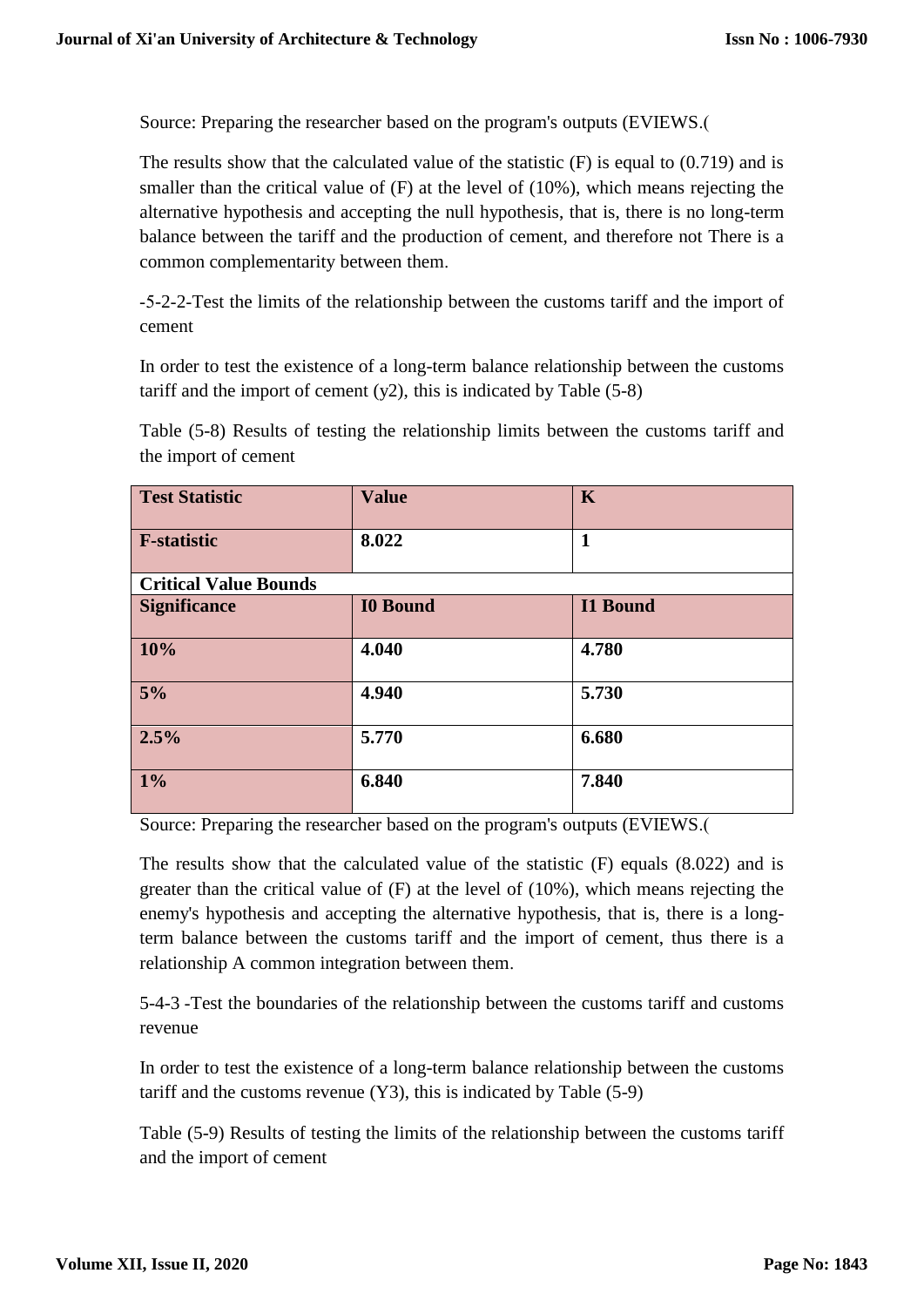| <b>Test Statistic</b>        | Value    | K            |
|------------------------------|----------|--------------|
| F-statistic                  | 6.662487 | $\mathbf{1}$ |
| <b>Critical Value Bounds</b> |          |              |
| Significance                 | I0 Bound | I1 Bound     |
| 10%                          | 4.04     | 4.78         |
| 5%                           | 4.94     | 5.73         |
| 2.5%                         | 5.77     | 6.68         |
| 1%                           | 6.84     | 7.84         |

Source: Preparing the researcher based on the program's outputs (EVIEWS)

The results show that the calculated value of a statistic (F) equals (6.662487) which is greater than the critical value of (F) at the level of (10%), which means rejecting the enemy's hypothesis and accepting the alternative hypothesis, that is, there is a longterm balance between the customs tariff and the customs revenue, and therefore there is an integration relationship Shared between them.

-5-5Results of estimating the long-term parameters and the error correction parameter

 $-5-5-1$  -Long-term parameters and the error correction parameter  $(y2)$ 

After confirming the existence of a long-term equilibrium relationship, long-term capabilities should be obtained for the estimated model parameters and the error correction parameter, and Table (5-10) shows that

Table (5-10) Results of estimating long-term parameters and error correction  $parameter$  (y2)

| <b>Variable</b> | <b>Coefficient</b> | <b>Std. Error</b> | t-Statistic | Prob. |
|-----------------|--------------------|-------------------|-------------|-------|
| $D(Y2EX(-1))$   | 0.320              | 0.152             | 2.109       | 0.041 |
| $D(Y2EX(-2))$   | 0.320              | 0.152             | 2.109       | 0.041 |
| $D(Y2EX(-3))$   | 0.320              | 0.152             | 2.109       | 0.041 |
| D(X1)           | -128208.856        | 229854.247        | $-0.558$    | 0.580 |
| $CointEq(-1)$   | $-0.594$           | 0.149             | $-3.986$    | 0.000 |

Long Run Coefficients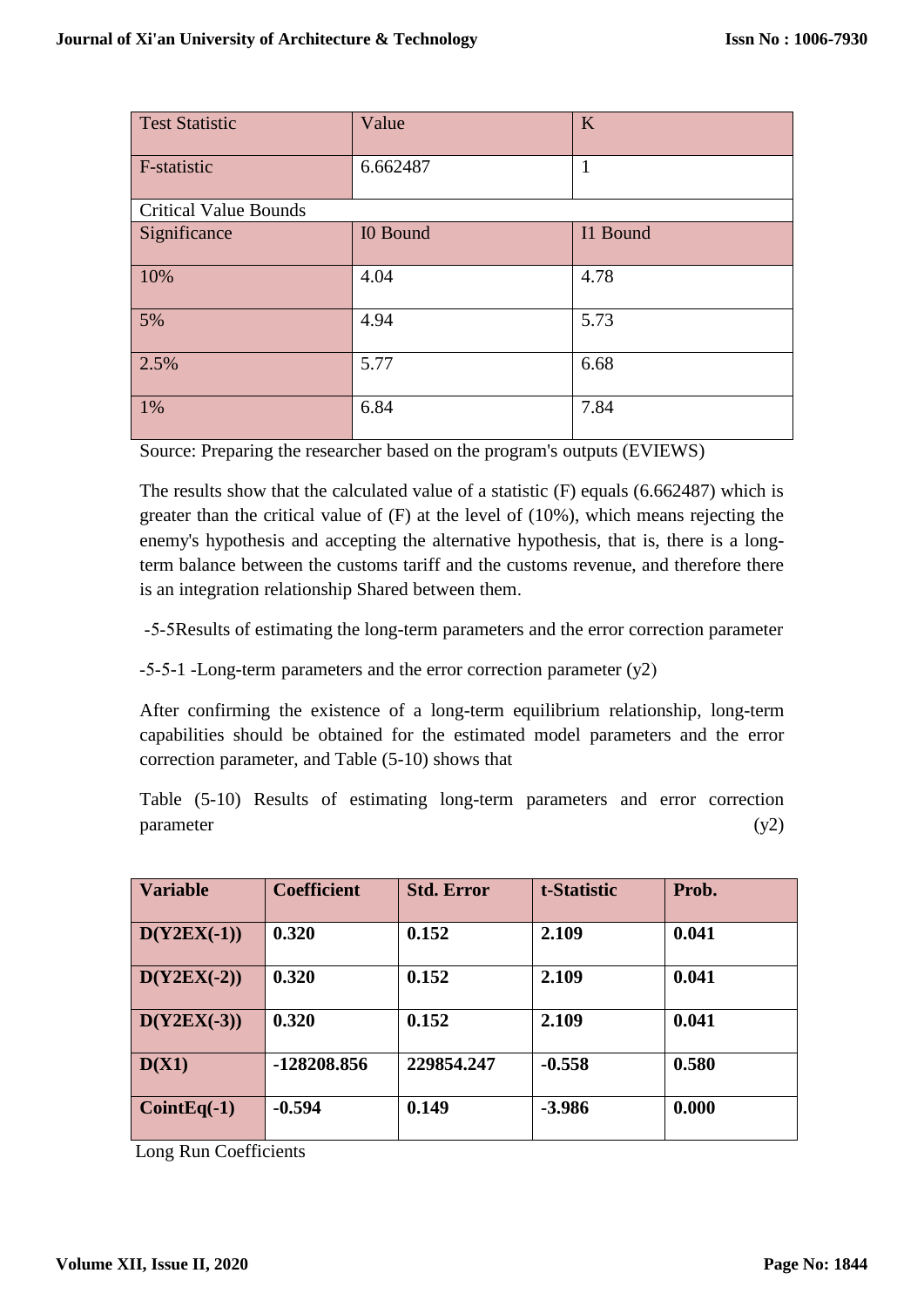| <b>Variable</b> | <b>Coefficient</b> | <b>Std. Error</b> | t-Statistic | Prob. |
|-----------------|--------------------|-------------------|-------------|-------|
| X1              | 417349.206         | 125532.222        | 3.325       | 0.002 |
|                 | -3559908.63        | 2382946.007       | -1.494      | 0.143 |

Source: Preparing the researcher based on the program's outputs (EVIEWS.)

The results of Table (5-10) indicate that there is a common long-term integration between the customs tariff and the import of cement  $(y2)$ , because the error correction parameter (-0.594) is statistically negative and statistically significant at a level less than (0.05), and long-term parameters indicate an effect A reversal between the customs tariff and the import of cement at a probability of (0.05), as increasing the customs tariff by (100%) reduces imports by (-3559908.63), which applies with the logic of economic theory.

 $-5-5-2$  -Long-term parameters and the error correction parameter  $(y3)$ 

After confirming the existence of a long-term equilibrium relationship, long-term capabilities should be obtained for the estimated model parameters and the error correction parameter, and Table (5-11) shows that.

Table (5-11) Results of estimating long-term parameters and error correction parameter (y3)

| <b>Variable</b> | <b>Coefficient</b> | <b>Std. Error</b> | t-Statistic | Prob. |
|-----------------|--------------------|-------------------|-------------|-------|
| D(X1)           | 18725.824          | 18971.821         | 0.987       | 0.329 |
| $D(X1(-1))$     | 0.000              | 26417.912         | 0.000       | 1.000 |
| $D(X1(-2))$     | 0.000              | 26417.912         | 0.000       | 1.000 |
| $D(X1(-3))$     | 37097.571          | 20780.613         | 1.785       | 0.082 |
| $CointEq(-1)$   | $-0.200$           | 0.075             | $-2.676$    | 0.011 |

**Long Run Coefficients**

| <b>Variable</b> | <b>Coefficient</b> | <b>Std. Error</b> | t-Statistic | Prob. |
|-----------------|--------------------|-------------------|-------------|-------|
| $\mathbf{X}1$   | -170540.145        | 49916.438         | $-3.417$    | 0.001 |
|                 | 3904644.289        | 991200.662        | 3.939       | 0.000 |

Source: Preparing the researcher based on the program's outputs (EVIEWS.)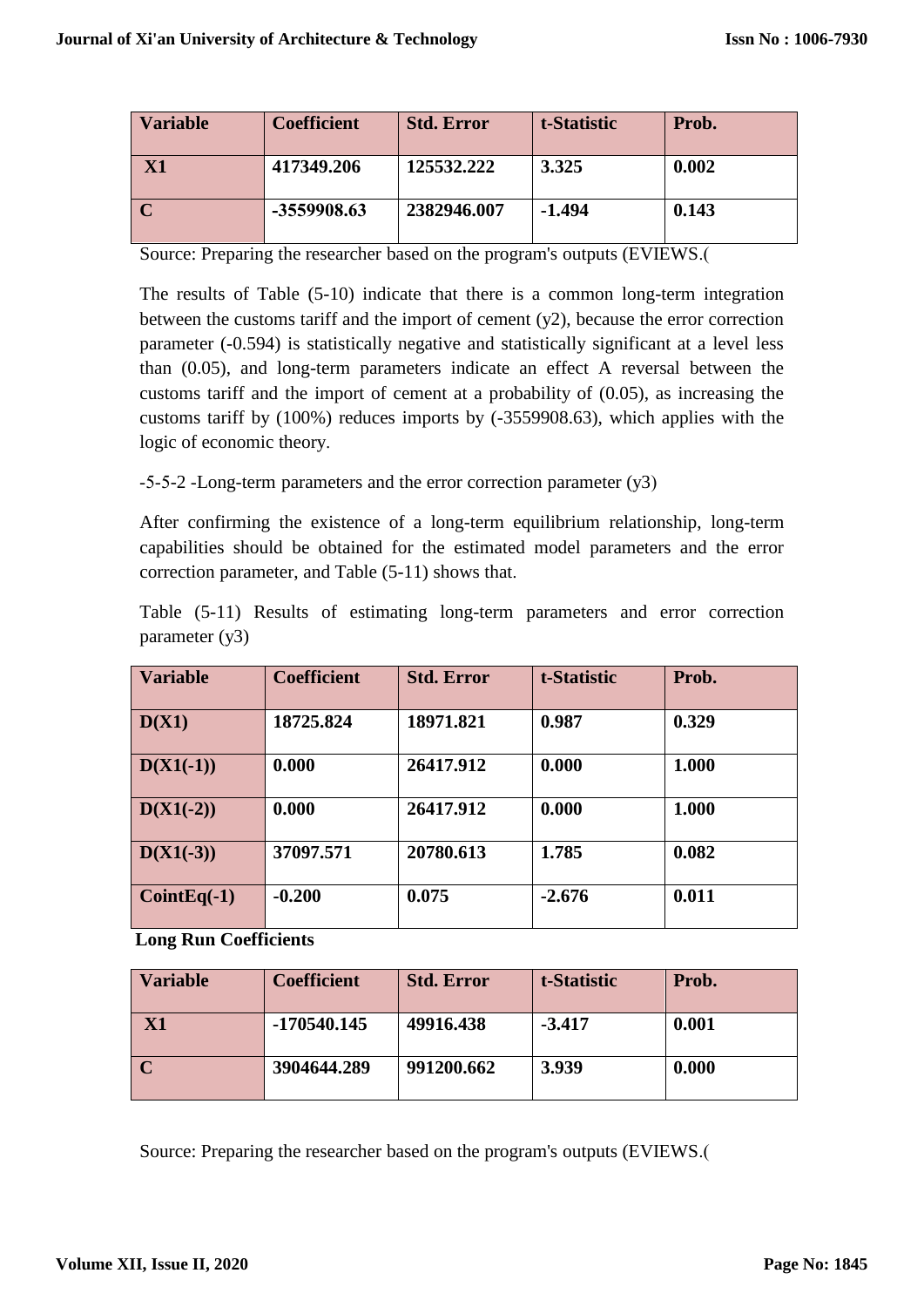The results of Table (5-11) indicate the existence of a long-term joint integration between the customs tariff and the customs revenue (y3), because the error correction parameter (-0.200) is statistically negative and statistically significant at a level less than (0.10), and long-term parameters indicate an effect Direct between the customs tariff and the customs revenue at the probability (0.10), as increasing the customs tariff by (100%) leads to increasing the customs revenue by (3904644.289), which applies with the logic of economic theory.

Sixth / Conclusions and recommendations

#### 6-1 Conclusions

- 1- It was found through the application of the customs tariff on the import of cement for the period 2005-2017 that the local production increased from 3010751 tons to 13383353 tons annually with a rate of 344.5% for the period under study, which is a very large increase.
- 1- 2Failure to activate the customs tax law issued by the House of Representatives to protect Iraqi products, approved by the Presidency Council for the year 2010, except in very narrow limits, which aims to build a national industry to avoid damage to it from harmful practices of dumping policy.
- 2- The customs taxes achieved high revenues during the years (2005, 2006, 2007, 2008 and 2009) and then decreased in (2010 and 2011) and those who achieved high revenues in (2016 and 2017) due to the reduction of the customs tariff, which increases their contribution to the revenues Customs.
- 3- Reducing the customs tariff negatively on the production of cement in Iraq that suffers from dumping, and the entry of imported goods in an enormous amount that does not conform to specifications and standards to Iraq.
- 4- The results of the standard analysis showed that there is no long-term balance between the customs tariff and cement production, while there is a long-term balance relationship between the customs tariff and the import of cement and customs revenue.

#### -6-2 -Recommendations

- 1- The government should address the dumping phenomenon because of its negative effects on the Iraqi commodity sectors in general, and the cement industry in particular by activating the tools of economic policy in general and the customs tax in particular.
- 2- Activating the previously applicable customs tax law No. (23) for the year 1984 to protect the national product from competition with foreign commodities, and the law issued by the House of Representatives to protect Iraqi products and approved by the Presidency Council for the year 2010 aimed at building a national industry to avoid the damages incurred by practices Harmful to dumping policy.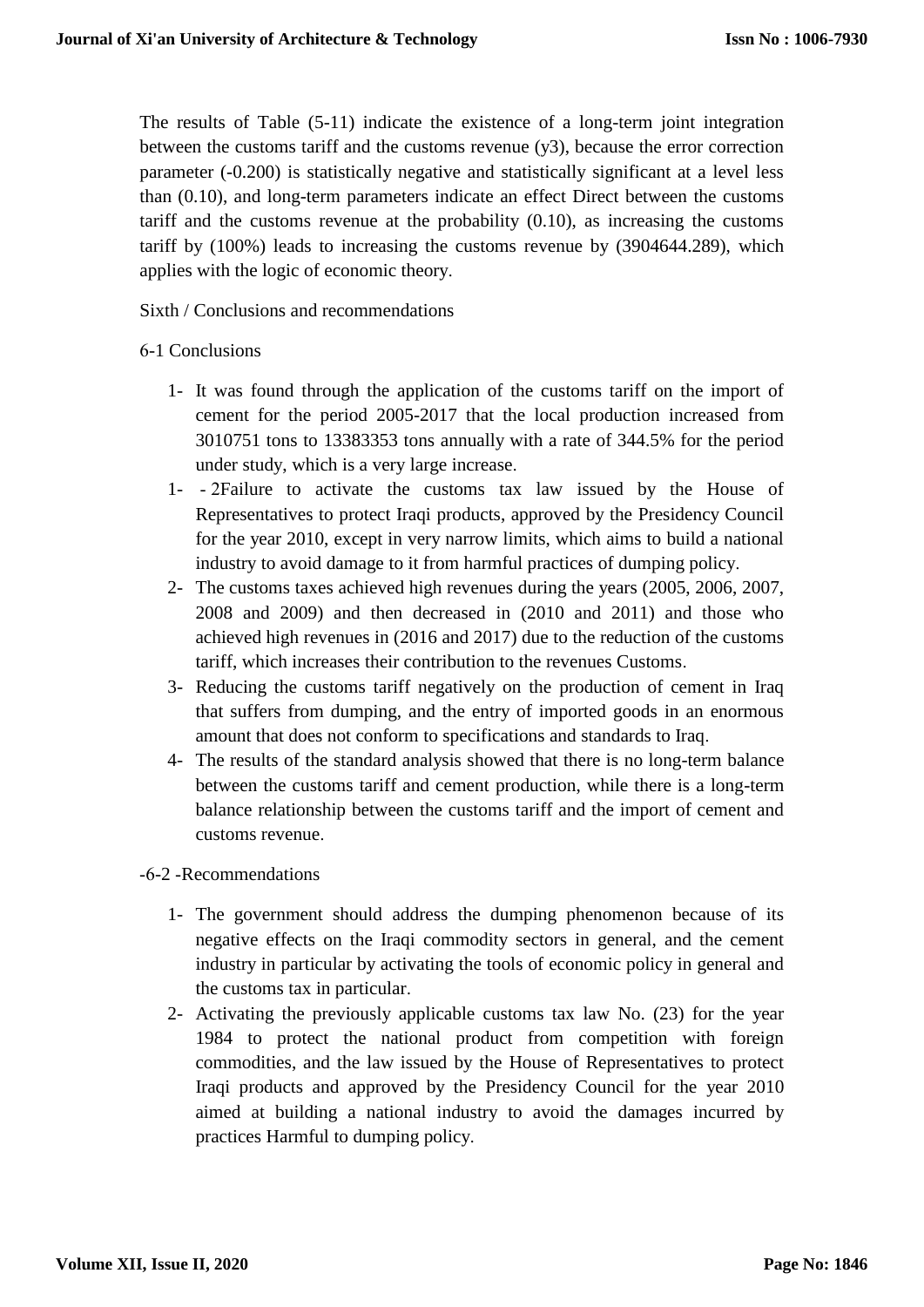- 3- Increasing the role of customs taxes as it is one of the most important financial policy tools that the state uses to manage its economy, as it is an important source of government income.
- 4- Take introductory measures to increase customs duties at the boundaries of the specific obligations that are fixed in the schedule of obligations.
- 5- Regulating the import process and preventing the entry of goods that do not conform to the specifications of the standardization and quality control system, and activating the state's oversight role for its contribution to protecting the local product. VII / Sources
- -7-1 -Books and scientific research
	- 1- Abu Jamea, Naseem Hassan (2012) dumping and its applicability to the Palestinian market, Al-Azhar University Journal, Gaza, Humanities Series, Volume 14, No. 1, 185-218.
	- 2- Amin, Hajir Adnan Zaki (2008) International Economics, Dar Al-Fikr, Damascus.
	- 3- Al-Tom, Omaima Omar Hassan (2015) dumping and its impact on the economies of developing countries, Bank of Sudan Central Bank, Journal No. 78, 19-19.
	- 4- Al-Jassem, Muhammad Ali (1975) International Economics The Basic Rules, Dar Al-Jahez Press, Baghdad.
	- 5- Hanu, Saeed Muhammad Saeed (2016) How efficient is the mechanism of post-checking customs data in detecting cases of customs evasion in Palestine, unpublished Master Thesis, College of Graduate Studies, An-Najah University.
	- 6- Customer, Amal Asmar and Kazem, Fadel Abbas (2014) The phenomenon of dumping and its effects on the Iraqi economy, Al-Muthanna Journal of Administrative and Economic Sciences, Volume 4, No. 10, 90-103.
	- 7- Saleh, Rabih Khalaf (2012) Protection of the manufacturing industry in Iraq between anti-dumping and trade policy, Al-Mustansiriya Journal for Arab and International Studies, No. 37, 1--28.
	- 8- Abdel Rahman, Mahmoud (2016) customs tax and customs assessment according to the provisions of the GATT Agreement, Dar Al-Jawhara for Printing and Publishing, Cairo.
	- 9- Abboud, Salem Mohammed (2015), External Control in Organizing the Import Policy - Financial Supervision Bureau as a Model, Journal of Accounting and Financial Studies, Volume 10, No. 32, 79-102.
	- 10- Alwan, Hassan Abbas (2011): The policy of dumping between customs tariffs and revenue aspiration, to where! 2003 - 2010 Reasons - Effects - and Solutions, Economic Department, Ministry of Finance.
	- 11- Al-Omari, Hisham Muhammad Safwat (1988) Public Economics and Finance Policy, Part One, Higher Education Press, Baghdad.